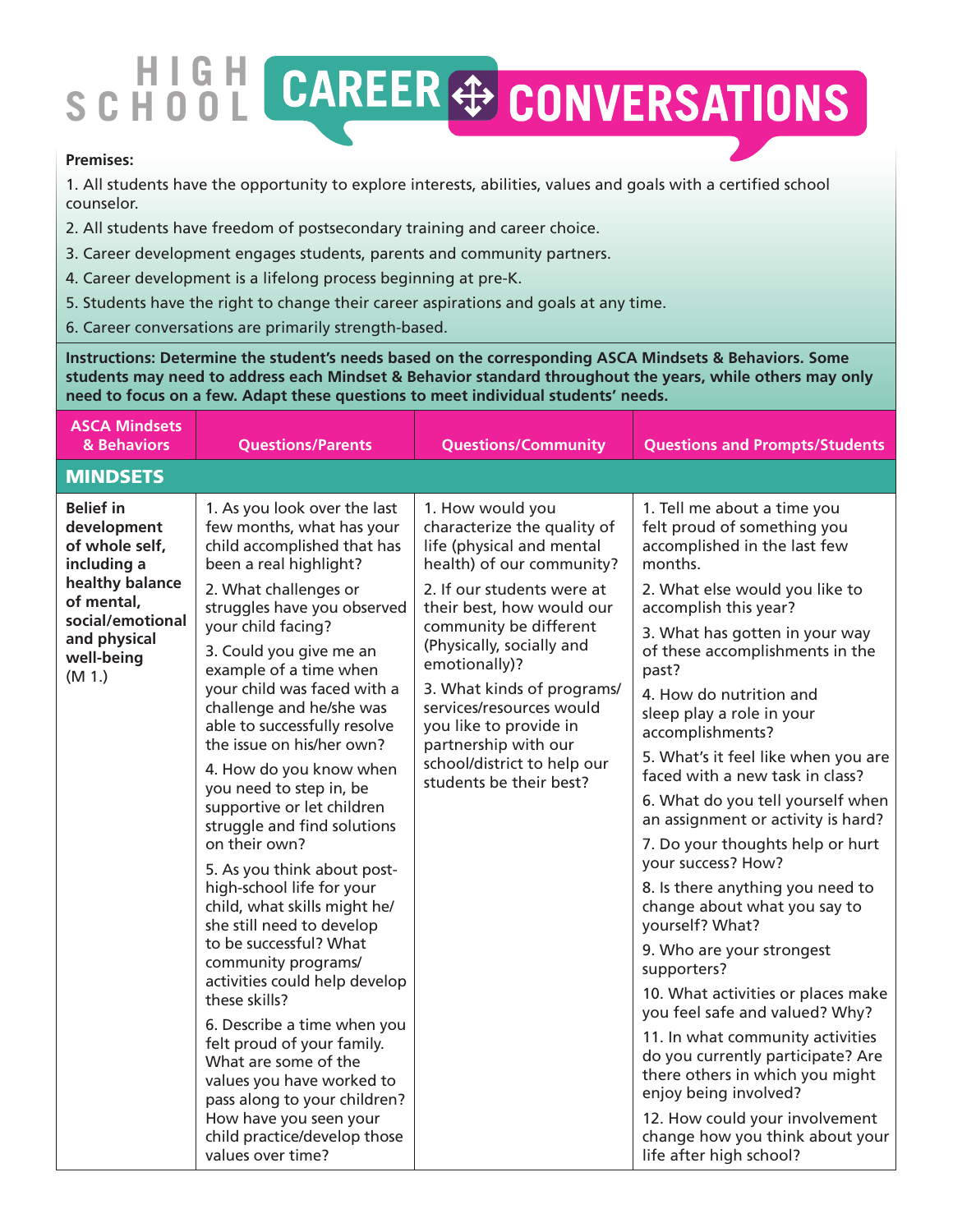| <b>ASCA Mindsets</b><br>& Behaviors                            | <b>Questions/Parents</b>                                                                                                                                                                                                                                                                                                                                               | <b>Questions/Community</b>                                                                                                                                                                                                      | <b>Questions and Prompts/Students</b>                                                                                                                                                                                                                                                                                                                                                                                                                                                                                                                                                                                                                                                                                                                                                                                                                           |
|----------------------------------------------------------------|------------------------------------------------------------------------------------------------------------------------------------------------------------------------------------------------------------------------------------------------------------------------------------------------------------------------------------------------------------------------|---------------------------------------------------------------------------------------------------------------------------------------------------------------------------------------------------------------------------------|-----------------------------------------------------------------------------------------------------------------------------------------------------------------------------------------------------------------------------------------------------------------------------------------------------------------------------------------------------------------------------------------------------------------------------------------------------------------------------------------------------------------------------------------------------------------------------------------------------------------------------------------------------------------------------------------------------------------------------------------------------------------------------------------------------------------------------------------------------------------|
| Self-confidence<br>in ability to<br>succeed (M 2.)             | 1. Tell me about your child's<br>level of confidence when<br>faced with a new task.<br>2. Describe your child's<br>approach to working<br>through a challenging<br>assignment or problem.<br>3. How motivated is<br>your child to complete<br>schoolwork without being<br>assisted?                                                                                    |                                                                                                                                                                                                                                 | 1. Tell me about a time you<br>felt proud of something you<br>accomplished in the last few<br>months.<br>2. Tell me about a time you<br>completed a math assignment<br>that made you proud. English?<br>Writing?<br>3. What else would you like to<br>accomplish this year?                                                                                                                                                                                                                                                                                                                                                                                                                                                                                                                                                                                     |
| Sense of<br>belonging in<br>the school<br>environment<br>(M3.) | 1. Is there something your<br>child looks forward to?<br>Please describe.<br>2. How would you rate your<br>child's school experience<br>on a scale of 1-10? Why did<br>you give it that number?<br>3. If your child had the<br>perfect day at school, what<br>would it look like?<br>4. What do you think needs<br>to happen to get closer to<br>the ideal school day? | 1. How would you describe<br>the school's environment?<br>2. In what ways would<br>you suggest the school's<br>environment could be<br>improved?<br>3. How could we partner<br>with you to improve our<br>school's environment? | School counselors: You may<br>want to look at the questions<br>in this instrument to guide<br>conversations: Psychological<br>Sense of School Membership<br>Scale (PSSM; Goodenow & Grady,<br>1993). Can be found at www.<br>communityschools.org/assets/1/<br>AssetManager/Survey7.pdf<br>1. Tell me about the activities you<br>are involved in during the school<br>day and after school.<br>2. What is your favorite part of<br>the school day?<br>3. If you had to rate your school<br>on a scale of 1-10 (1=terrible,<br>10=amazing), what would you<br>rate it? Why?<br>4. What would it take for our<br>school to be amazing?<br>5. Can you think of anything you<br>can do to get your experience a<br>little closer to amazing? Please<br>describe.<br>6. If you were going to try<br>something new to be involved in<br>this year, what would it be? |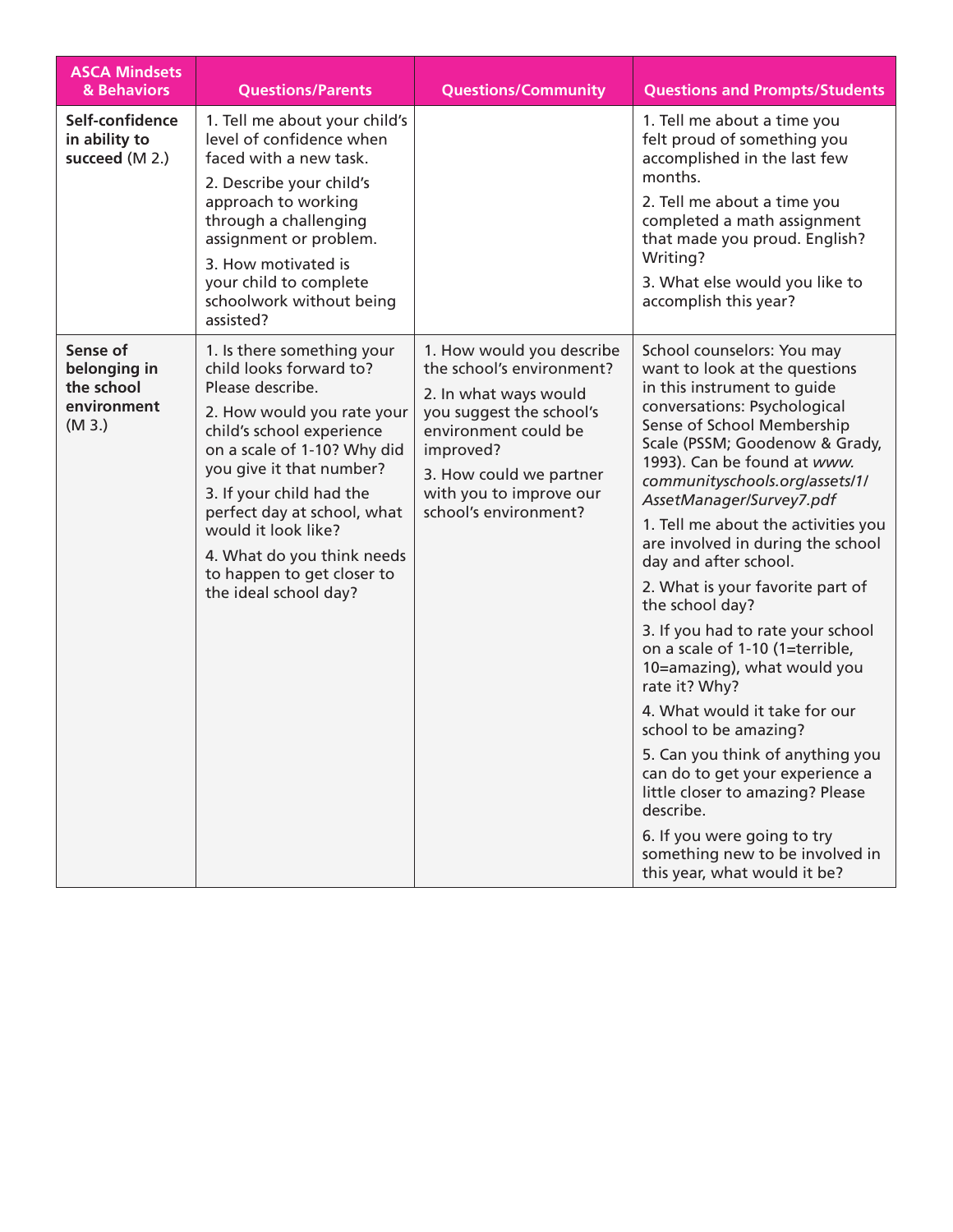| <b>ASCA Mindsets</b><br>& Behaviors                                                                                                              | <b>Questions/Parents</b>                                                                                                                                                                                                                                                                                                                                                                                                             | <b>Questions/Community</b>                                                                                                                                                                                                                                                                                                                                                                               | <b>Questions and Prompts/Students</b>                                                                                                                                                                                                                                                                                                                                                                                                                                                                                                                                                                                                                                                                                                                                                                                                |
|--------------------------------------------------------------------------------------------------------------------------------------------------|--------------------------------------------------------------------------------------------------------------------------------------------------------------------------------------------------------------------------------------------------------------------------------------------------------------------------------------------------------------------------------------------------------------------------------------|----------------------------------------------------------------------------------------------------------------------------------------------------------------------------------------------------------------------------------------------------------------------------------------------------------------------------------------------------------------------------------------------------------|--------------------------------------------------------------------------------------------------------------------------------------------------------------------------------------------------------------------------------------------------------------------------------------------------------------------------------------------------------------------------------------------------------------------------------------------------------------------------------------------------------------------------------------------------------------------------------------------------------------------------------------------------------------------------------------------------------------------------------------------------------------------------------------------------------------------------------------|
| <b>Understanding</b><br>that post-<br>secondary<br>education and<br>lifelong learning<br>are necessary for<br>long-term career<br>success (M 4.) | 1. Have you had the<br>opportunity to discuss what<br>types of things your child<br>might do after high school?<br>2. Have you had the<br>opportunity to discuss the<br>types of problems your<br>child would like to solve in<br>the future?<br>3. What programs have<br>you already explored<br>related to your child's<br>career choice (e.g., two-<br>year college, four-year<br>college, certificates, trades,<br>internships)? | Community partners<br>might be helpful as guest<br>speakers in classes, at job<br>fairs or on panels.<br>1. What type of training/<br>education did you receive<br>for your career?<br>2. How do you stay<br>knowledgeable in your<br>field?<br>3. Would you be willing to<br>demonstrate something<br>you learned from your<br>training/education that you<br>use frequently?                           | 1. Imagine your life five years<br>after you graduate from high<br>school. What challenges do you<br>want to solve? How does this<br>relate to a career?<br>2. As you consider your future,<br>what types of options after high<br>school have you already explored<br>(e.g., two-year college, four-<br>year college, certificates, trades,<br>internships)?<br>3. What concerns or questions<br>came up for you as you explored?<br>4. To achieve your career goals,<br>how long are you willing to go to<br>college or other type of training?<br>5. What does success mean to you<br>when it comes to a career?<br>6. What do you want your<br>lifestyle to be like after high<br>school?<br>7. Do your lifestyle expectations<br>match your career and education<br>goals? If not, what adjustments<br>are you willing to make? |
| <b>Belief in using</b><br>abilities to<br>their fullest to<br>achieve high-<br>quality results<br>and outcomes<br>(M 5.)                         | 1. Consider the test results/<br>grades your child earned<br>this year. Do you think<br>these tests/grades match<br>your child's actual abilities?<br>2. Describe why there<br>might be differences.<br>3. What might be a better<br>measure of your child's<br>abilities?<br>4. How might we better<br>motivate your child to<br>achieve his/her best-quality<br>work?                                                              | Teachers:<br>1. In what ways do you<br>convey results to students<br>in the classroom?<br>2. How do you personally<br>celebrate progress?<br>3. How do you celebrate<br>progress with your<br>students?<br>4. Would you like more<br>information on how to<br>interpret assessment<br>results?<br>5. How do you think we<br>might use our assessment<br>results to more positively<br>motivate students? | 1. Describe a time you felt<br>successful.<br>2. Describe your strengths.<br>3. What would other people say<br>are your strengths?<br>4. When thinking of your future,<br>are there any skills you would like<br>to further develop?<br>5. What can you do to make this<br>happen?                                                                                                                                                                                                                                                                                                                                                                                                                                                                                                                                                   |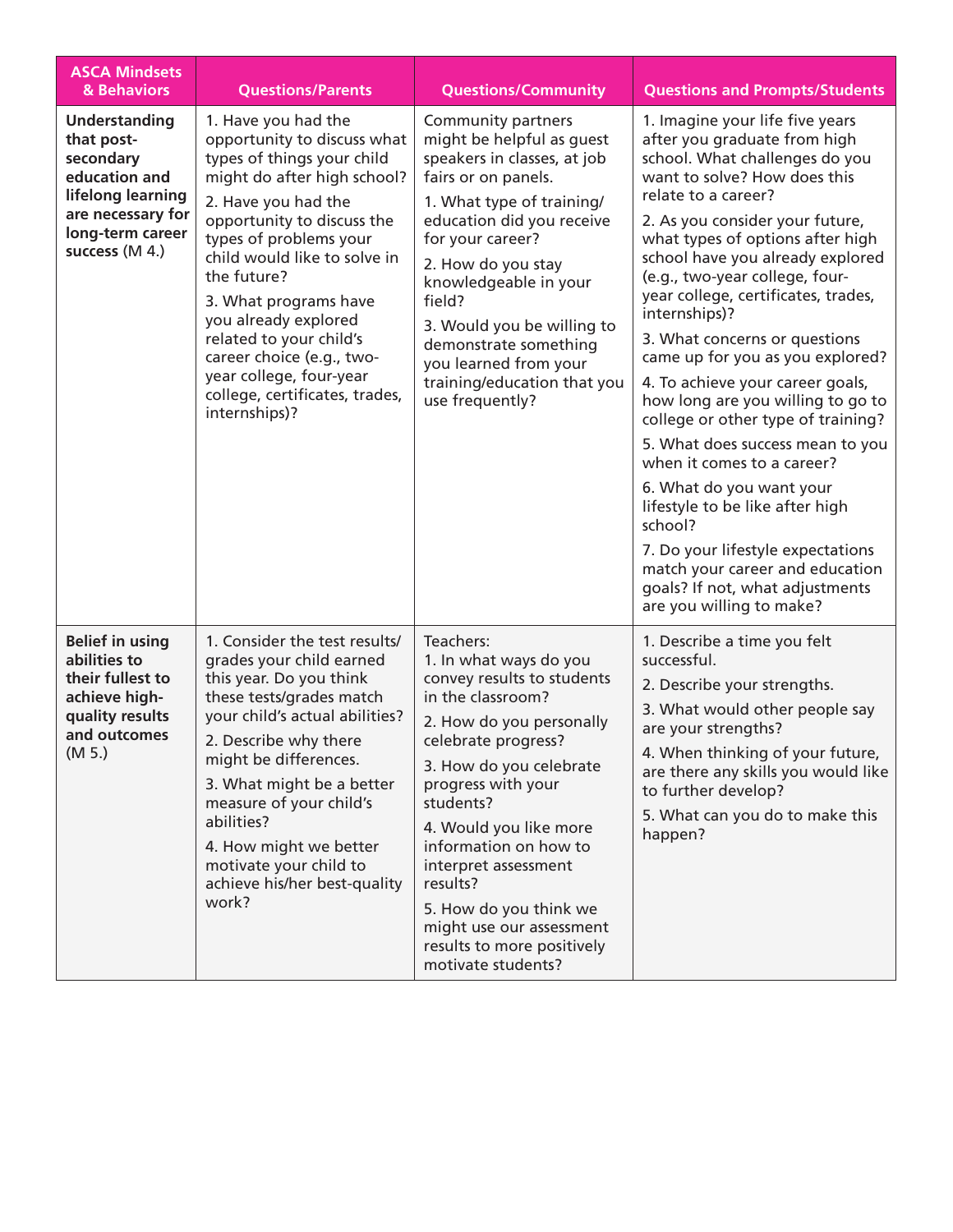| <b>ASCA Mindsets</b><br>& Behaviors                               | <b>Questions/Parents</b>                                                                                                                                                                                        | <b>Questions/Community</b>                                                                                                                                                                                                                      | <b>Questions and Prompts/Students</b>                                                                                                                                                                                                                                                                                                                                                                                                                                                                                                                           |
|-------------------------------------------------------------------|-----------------------------------------------------------------------------------------------------------------------------------------------------------------------------------------------------------------|-------------------------------------------------------------------------------------------------------------------------------------------------------------------------------------------------------------------------------------------------|-----------------------------------------------------------------------------------------------------------------------------------------------------------------------------------------------------------------------------------------------------------------------------------------------------------------------------------------------------------------------------------------------------------------------------------------------------------------------------------------------------------------------------------------------------------------|
| <b>Positive attitude</b><br>toward work<br>and learning<br>(M 6.) | 1. How would you describe<br>your child's attitude toward<br>learning? Work?<br>2. Are there times when<br>your child is more positive<br>about school than others?<br>What is happening during<br>those times? | 1. Finding a career that is<br>the right fit contributes<br>to overall satisfaction. Do<br>you know people in our<br>community who have a<br>positive attitude toward<br>work?<br>2. How might we create<br>a partnership with these<br>people? | 1. Describe a project you<br>successfully completed recently.<br>2. How did you feel?<br>3. Did anyone notice/comment on<br>your success? What did they say?<br>4. What did you do to successfully<br>complete the project? Be as<br>specific as possible.<br>5. What strategies can you use to<br>help you successfully complete<br>other projects?<br>6. How do these strategies relate<br>to your future?<br>7. Do you know of people in<br>our community that enjoy their<br>work? Describe.<br>8. How would you like to think<br>and feel about your work? |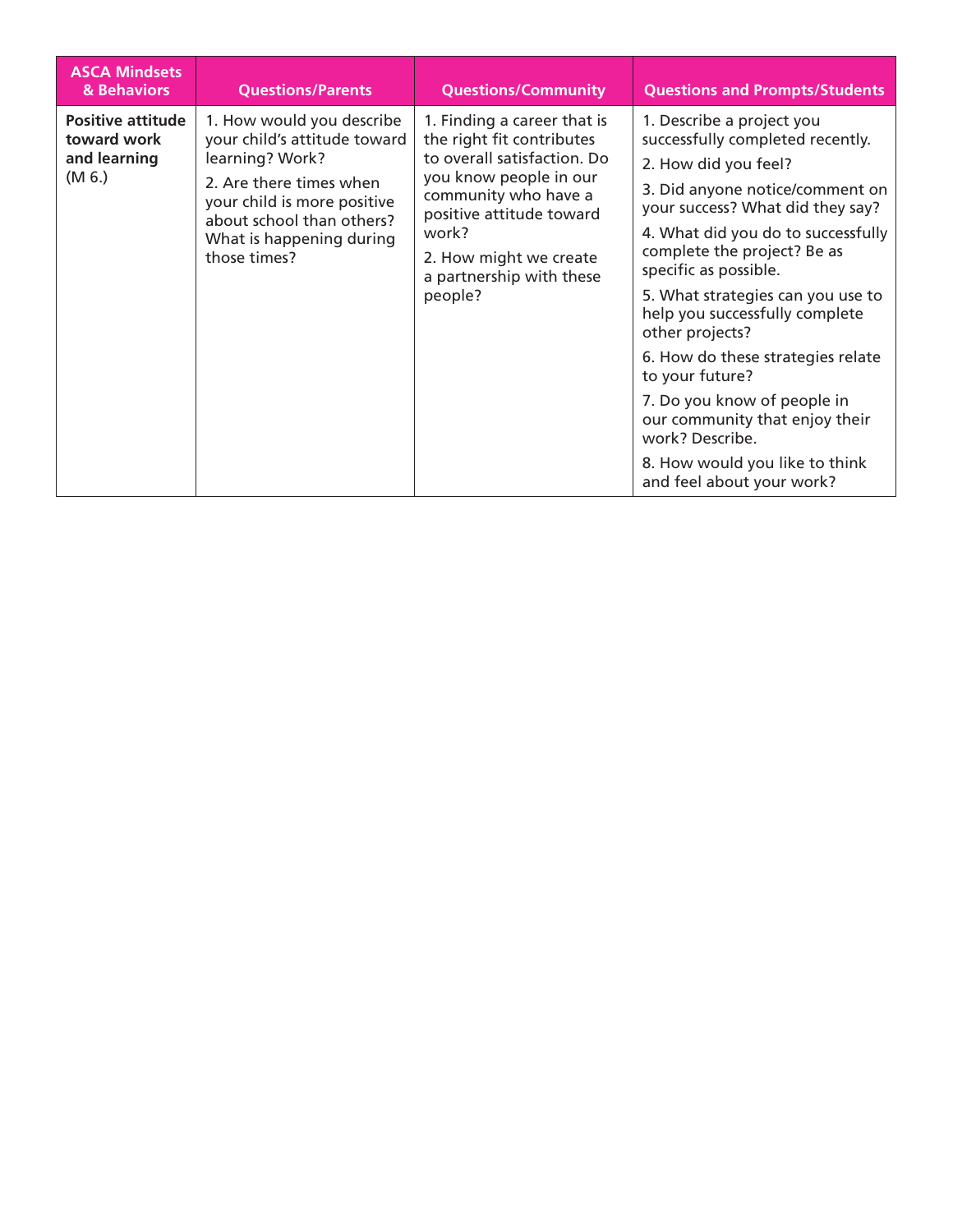| <b>ASCA Mindsets</b><br>& Behaviors                                                               | <b>Questions/Parents</b>                                                                                                                                                                                                                                                                                                      | <b>Questions/Community</b>                                                                                                                                                                                                                                                                                                                                                                            | <b>Questions and Prompts/Students</b>                                                                                                                                                                                                                                                                                                                                                                                                                                                                                                                                                                                                                                                                                                                                                                                                                                                                                                                                                                                                                                                                                                                                                                                                           |
|---------------------------------------------------------------------------------------------------|-------------------------------------------------------------------------------------------------------------------------------------------------------------------------------------------------------------------------------------------------------------------------------------------------------------------------------|-------------------------------------------------------------------------------------------------------------------------------------------------------------------------------------------------------------------------------------------------------------------------------------------------------------------------------------------------------------------------------------------------------|-------------------------------------------------------------------------------------------------------------------------------------------------------------------------------------------------------------------------------------------------------------------------------------------------------------------------------------------------------------------------------------------------------------------------------------------------------------------------------------------------------------------------------------------------------------------------------------------------------------------------------------------------------------------------------------------------------------------------------------------------------------------------------------------------------------------------------------------------------------------------------------------------------------------------------------------------------------------------------------------------------------------------------------------------------------------------------------------------------------------------------------------------------------------------------------------------------------------------------------------------|
|                                                                                                   | <b>BEHAVIOR: LEARNING STRATEGIES</b>                                                                                                                                                                                                                                                                                          |                                                                                                                                                                                                                                                                                                                                                                                                       |                                                                                                                                                                                                                                                                                                                                                                                                                                                                                                                                                                                                                                                                                                                                                                                                                                                                                                                                                                                                                                                                                                                                                                                                                                                 |
| <b>Demonstrate</b><br>critical-thinking<br>skills to make<br>informed<br>decisions<br>$(B-LS 1.)$ | 1. Could you tell me about<br>a time your child had to<br>think through a difficult<br>problem by himself/herself?<br>2. What steps did he or she<br>take? What solution was<br>found?<br>3. How often does your<br>child get the opportunity<br>to work through critical<br>decisions or problems? How<br>does he/she react? | 1. Critical-thinking skills<br>are part of student<br>development in the area<br>of career and college<br>readiness. What types of<br>projects or activities might<br>your organization or group<br>have that our students<br>could assist with to develop<br>these skills?<br>2. What other real-world<br>problems might our<br>students help solve to gain<br>experience with critical<br>thinking? | 1. How do you react when faced<br>with a new and challenging<br>situation in the classroom or<br>during an extracurricular activity?<br>2. Can you describe a time you<br>worked through a challenging<br>situation? How did you feel?<br>3. Choosing a career path can<br>feel like a big decision. What<br>information have you gathered<br>to help you make decisions about<br>vour future?<br>4. Thinking about challenges you<br>want to solve in life may help you<br>narrow down a career path. Have<br>you thought about challenges<br>you would like to solve?<br>5. You might change your mind,<br>but what type of education are<br>you currently leaning toward<br>(four-year college, two-year<br>college, industry-recognized<br>training program or going<br>straight to work)?<br>6. How do your values and<br>interests play a role in your<br>decision? (School counselors:<br>Utilize career assessment results<br>here.)<br>7. If a college admissions<br>counselor or human resources<br>department at a potential<br>employer were to evaluate your<br>behaviors at school, what would<br>they say?<br>8. What are you currently doing<br>that will help you accomplish<br>your goals?<br>9. Anything you need to adjust? |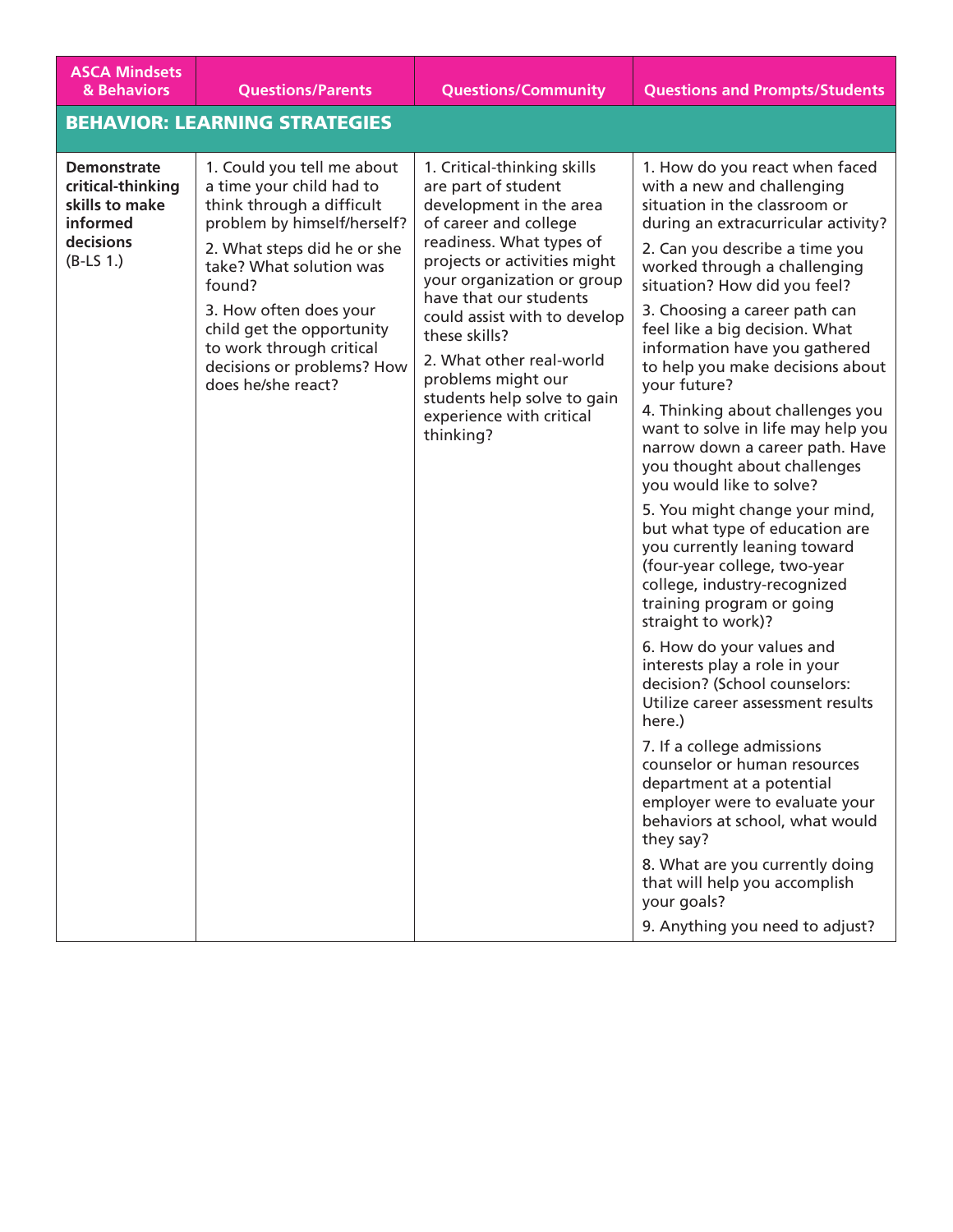| <b>ASCA Mindsets</b><br>& Behaviors                                           | <b>Questions/Parents</b>                                                                                                                                                                                                                                                                                                                                                                                                                           | <b>Questions/Community</b>                                                                                                                                                                                                                                                                                                                                                                                                                                                                                                                                                                                                                                            | <b>Questions and Prompts/Students</b>                                                                                                                                                                                                                                                                                                                                                                                                                                                                         |
|-------------------------------------------------------------------------------|----------------------------------------------------------------------------------------------------------------------------------------------------------------------------------------------------------------------------------------------------------------------------------------------------------------------------------------------------------------------------------------------------------------------------------------------------|-----------------------------------------------------------------------------------------------------------------------------------------------------------------------------------------------------------------------------------------------------------------------------------------------------------------------------------------------------------------------------------------------------------------------------------------------------------------------------------------------------------------------------------------------------------------------------------------------------------------------------------------------------------------------|---------------------------------------------------------------------------------------------------------------------------------------------------------------------------------------------------------------------------------------------------------------------------------------------------------------------------------------------------------------------------------------------------------------------------------------------------------------------------------------------------------------|
| <b>Demonstrate</b><br>creativity<br>$(B-LS 2.)$                               | 1. Tell me about ways in<br>which your child is creative<br>or imaginative.<br>2. How do you think<br>creativity helps your child<br>learn?                                                                                                                                                                                                                                                                                                        | 1. Many employers are<br>looking for employees<br>who can be innovative,<br>out-of-the-box creative<br>thinkers. In what ways does<br>out-of-the-box thinking<br>help your organization<br>work strategically in the<br>community?<br>2. How might we help<br>students be more creative?<br>3. Many people think of<br>creativity in terms of arts<br>and humanities. Do you<br>have examples of creativity<br>in STEM that might help us<br>stimulate student interest<br>in STEM fields?<br>4. How might we do a<br>better job of integrating<br>STEM and art (STEAM) in<br>our school?<br>Note, these won't be<br>useful questions for every<br>community partner. | 1. What world/community<br>challenges do you want to solve<br>(miracle question)?<br>2. How would you approach this<br>challenge differently than what<br>is being done in the world/your<br>community now?<br>3. Can you think of careers<br>related to tackling this challenge?<br>4. Can you think of any STEM<br>careers related to tackling this<br>challenge?                                                                                                                                           |
| Use time-<br>management,<br>organizational<br>and study skills<br>$(B-LS 3.)$ | 1. How would you rate your<br>child's time-management,<br>organizational and study<br>skills?<br>2. In what ways do his/her<br>habits align and not align<br>with future goals?<br>3. In what ways do you<br>support your child's<br>time-management,<br>organizational and study<br>skills?<br>4. Is there anything you<br>think would be helpful to<br>your child to support his/<br>her time-management,<br>organizational and study<br>skills? | 1. Many employers are<br>looking for employees with<br>excellent organization<br>and time-management<br>(self-initiation) skills. How<br>important is that to your<br>organization?<br>2. What are some examples<br>of things that might go<br>wrong if individuals in your<br>organization did not have<br>these skills?<br>3. What are some ways you<br>could demonstrate these<br>skills to students that might<br>help them connect school<br>to the world of work (e.g.,<br>a three-minute video that<br>would be shown during<br>a classroom lesson on<br>organization)?                                                                                        | 1. How would you rate your time-<br>management, organizational and<br>study skills on a scale of 1-10?<br>Describe your rating.<br>2. Do you believe your strategies<br>will get you the grades, future<br>job and postsecondary education<br>experience you want? How?<br>3. Is there anything you would<br>like to change about your time-<br>management or study skills that<br>will help you reach your goals? (If<br>yes, have student develop a plan.<br>If no, then check back in at a later<br>date.) |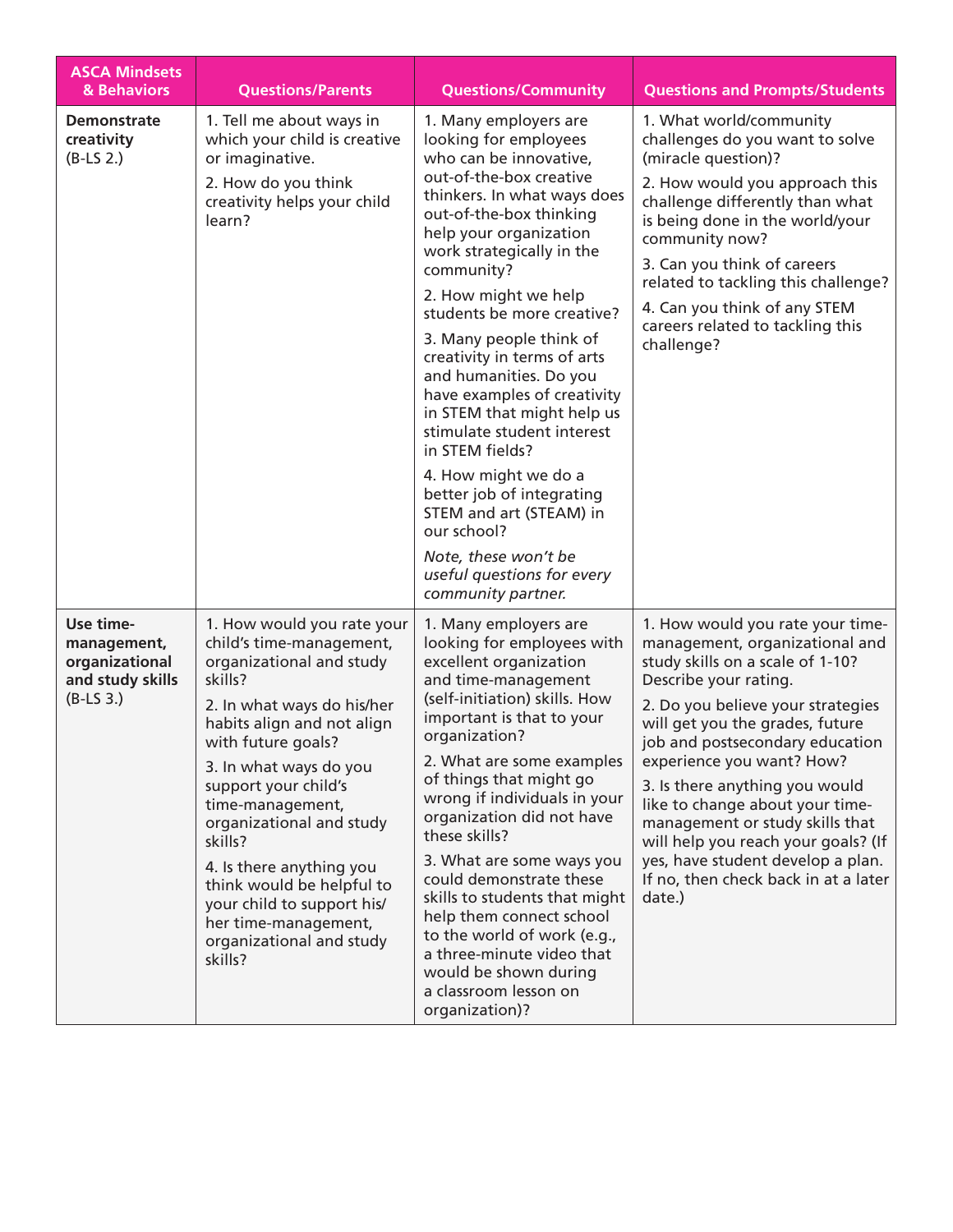| <b>ASCA Mindsets</b><br>& Behaviors                                             | <b>Questions/Parents</b>                                                                                                                                                                                                                                                                                                                                                                                          | <b>Questions/Community</b>                                                                                                                                                                                                                                                  | <b>Questions and Prompts/Students</b>                                                                                                                                                                                                                                                                                                                                                                                                                                                                        |
|---------------------------------------------------------------------------------|-------------------------------------------------------------------------------------------------------------------------------------------------------------------------------------------------------------------------------------------------------------------------------------------------------------------------------------------------------------------------------------------------------------------|-----------------------------------------------------------------------------------------------------------------------------------------------------------------------------------------------------------------------------------------------------------------------------|--------------------------------------------------------------------------------------------------------------------------------------------------------------------------------------------------------------------------------------------------------------------------------------------------------------------------------------------------------------------------------------------------------------------------------------------------------------------------------------------------------------|
| <b>Apply self-</b><br>motivation and<br>self-direction to<br>learning (B-LS 4.) | Note to school counselors:<br>For these questions<br>consider having students<br>share their career<br>assessments with parents/<br>quardians.<br>1. Are your child's career<br>assessments connecting<br>to his/her classes and/or<br>extracurricular activities?<br>2. Are there classes or<br>extracurricular activities<br>your child could take that<br>would better relate to his/<br>her career interests? | 1. Self-motivated learning is<br>important because in their<br>careers students will have<br>to be self-initiating. How<br>might we improve self-<br>motivation in high school<br>students?<br>2. What does your<br>organization do to inspire<br>self-motivation in youth? | Note to school counselors:<br>For these questions consider<br>referring to the student's career<br>assessments to help the student<br>relate motivation to work values.<br>1. After taking the career<br>assessments, what do you notice<br>is important to you in a career?<br>2. How do your career<br>assessments connect to your<br>classes and/or extracurricular<br>activities?<br>3. Is there anything you would<br>like to adjust to better align your<br>activities to what is important to<br>you? |
| <b>Apply media</b><br>and technology<br>skills (B-LS 5.)                        | 1. Do you have Internet<br>access at home?<br>2. Can we assist you in<br>finding a convenient<br>location for your child to<br>access the Internet for<br>academic purposes?                                                                                                                                                                                                                                      | 1. How do you use media<br>and technology in your<br>organization?<br>2. What technology skills<br>do people need to have to<br>be hired or be successful in<br>your organization?                                                                                          | 1. What types of technology and<br>software do you use regularly?<br>How do you use it?<br>2. How can these technologies<br>assist you in your future career?<br>3. Can you think of some STEM<br>careers related to your hobbies/<br>interests?<br>4. Are there any STEM careers you<br>would like to know more about?                                                                                                                                                                                      |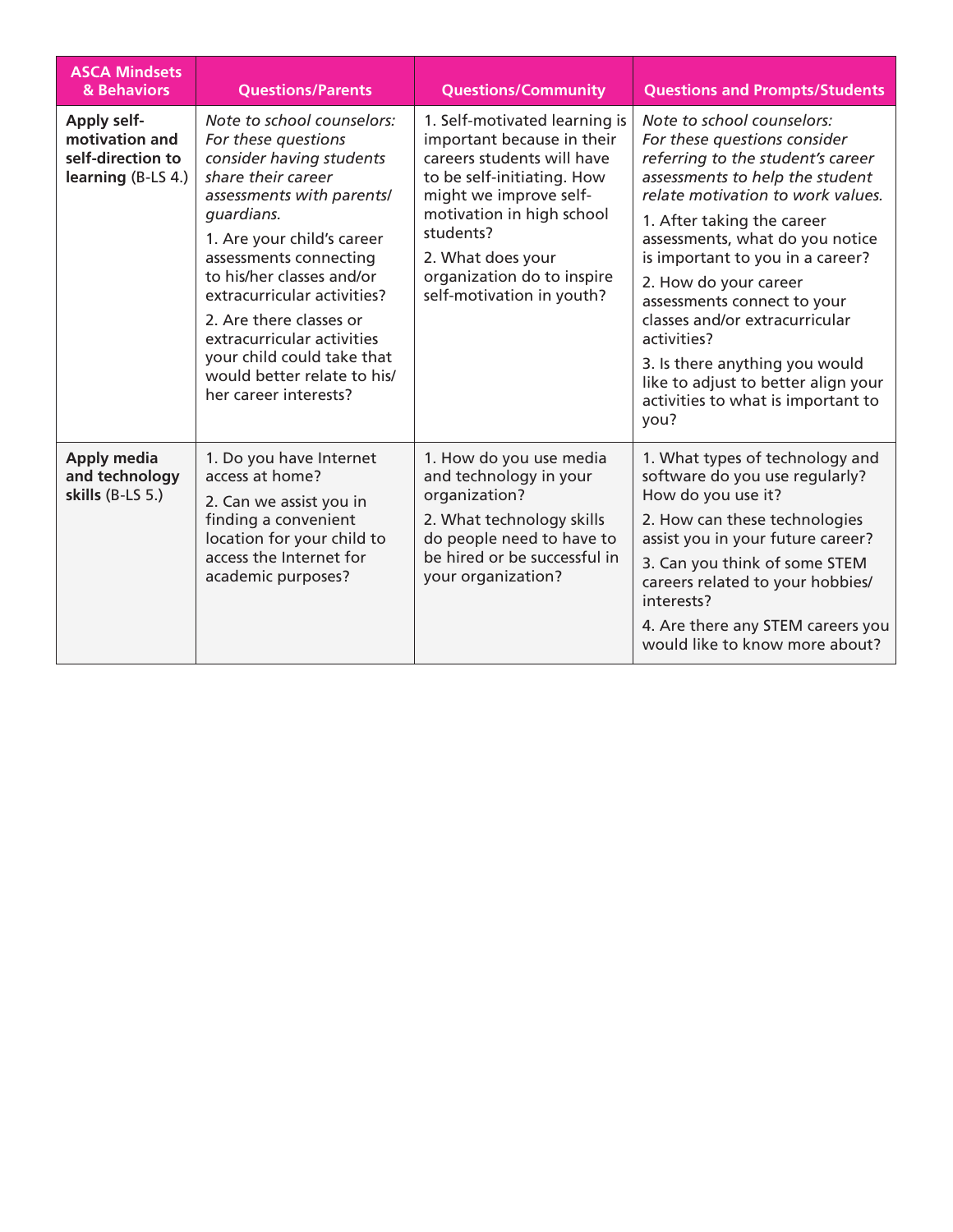| <b>ASCA Mindsets</b><br>& Behaviors                                                                          | <b>Questions/Parents</b>                                                                                                                                                                                                                                                                                                                                                                                                                                                                                       | <b>Questions/Community</b>                                                                                                                                                                                                                                                                                                                                                                                                                                                                                                                                                      | <b>Questions and Prompts/Students</b>                                                                                                                                                                                                                                                                                                                                                                                                                                                                                                                                                                                                                                                                                                                                                                             |
|--------------------------------------------------------------------------------------------------------------|----------------------------------------------------------------------------------------------------------------------------------------------------------------------------------------------------------------------------------------------------------------------------------------------------------------------------------------------------------------------------------------------------------------------------------------------------------------------------------------------------------------|---------------------------------------------------------------------------------------------------------------------------------------------------------------------------------------------------------------------------------------------------------------------------------------------------------------------------------------------------------------------------------------------------------------------------------------------------------------------------------------------------------------------------------------------------------------------------------|-------------------------------------------------------------------------------------------------------------------------------------------------------------------------------------------------------------------------------------------------------------------------------------------------------------------------------------------------------------------------------------------------------------------------------------------------------------------------------------------------------------------------------------------------------------------------------------------------------------------------------------------------------------------------------------------------------------------------------------------------------------------------------------------------------------------|
| Set high<br>standards of<br>quality (B-LS 6.)                                                                | 1. Are you familiar with the<br>college admissions process?<br>2. Would you like more<br>information about college<br>admissions?<br>3. Has your child taken any<br>SAT or ACT prep courses?<br>Has your child completed<br>any dual credit, dual<br>enrollment or industry<br>certifications? If not, would<br>you like more information<br>about these services?<br>4. Are you familiar with the<br>FAFSA?<br>5. Would you like more<br>information about the<br>FAFSA and other ways to<br>pay for college? | Consider collaborating<br>with college admissions<br>counselors and financial<br>aid advisors to provide<br>information to parents and<br>students.<br>1. Given that schools are<br>often told to push students<br>to achieve high standards<br>of quality, how would you<br>as a community partner<br>define high standards of<br>quality?<br>2. What measures of quality<br>do you believe accurately<br>reflect high standards for<br>our students?<br>3. How might we better<br>prepare our students to<br>meet high standards of<br>quality in their future<br>employment? | 1. Tell me about a project,<br>assignment or activity that you<br>put a lot of effort into. (Be<br>sure students describe specifics<br>about the actions they took to<br>accomplish the task.)<br>2. How did you feel about the<br>results of your hard work?<br>3. If you continue to put a lot<br>effort into your work, how do<br>you think you will do in college<br>or on the job?<br>4. Are there any classes or<br>activities you are involved in that<br>you would like to put more effort<br>into?<br>5. What type of postsecondary<br>training have you considered?<br>6. What do you know about the<br>college admissions process?<br>7. Have you taken any SAT or ACT<br>prep courses? If not, would you<br>like to?<br>8. If you choose to go to college,<br>do you know how you will pay<br>for it? |
| <b>Identify long-</b><br>and short-term<br>academic, career<br>and social/<br>emotional goals<br>$(B-LS 7.)$ | Consider having students<br>share their goals with<br>parents/guardians on an<br>annual basis.                                                                                                                                                                                                                                                                                                                                                                                                                 |                                                                                                                                                                                                                                                                                                                                                                                                                                                                                                                                                                                 | Note to school counselor:<br>Consider goal setting with<br>students throughout high school.<br>1. Based on your exploration<br>of different career options and<br>career assessments do you have<br>ideas about future careers?<br>Describe.<br>2. What are you currently doing<br>that is helping you prepare<br>for your life after high school?<br>Socially? Academically? Career<br>related?<br>3. What are you not doing that<br>you think would help?<br>4. I'd like you to set a goal<br>that is specific and challenging<br>but attainable related to your<br>academics. Given your career<br>interests and postsecondary<br>plans, what academic goal would<br>make sense for you?                                                                                                                       |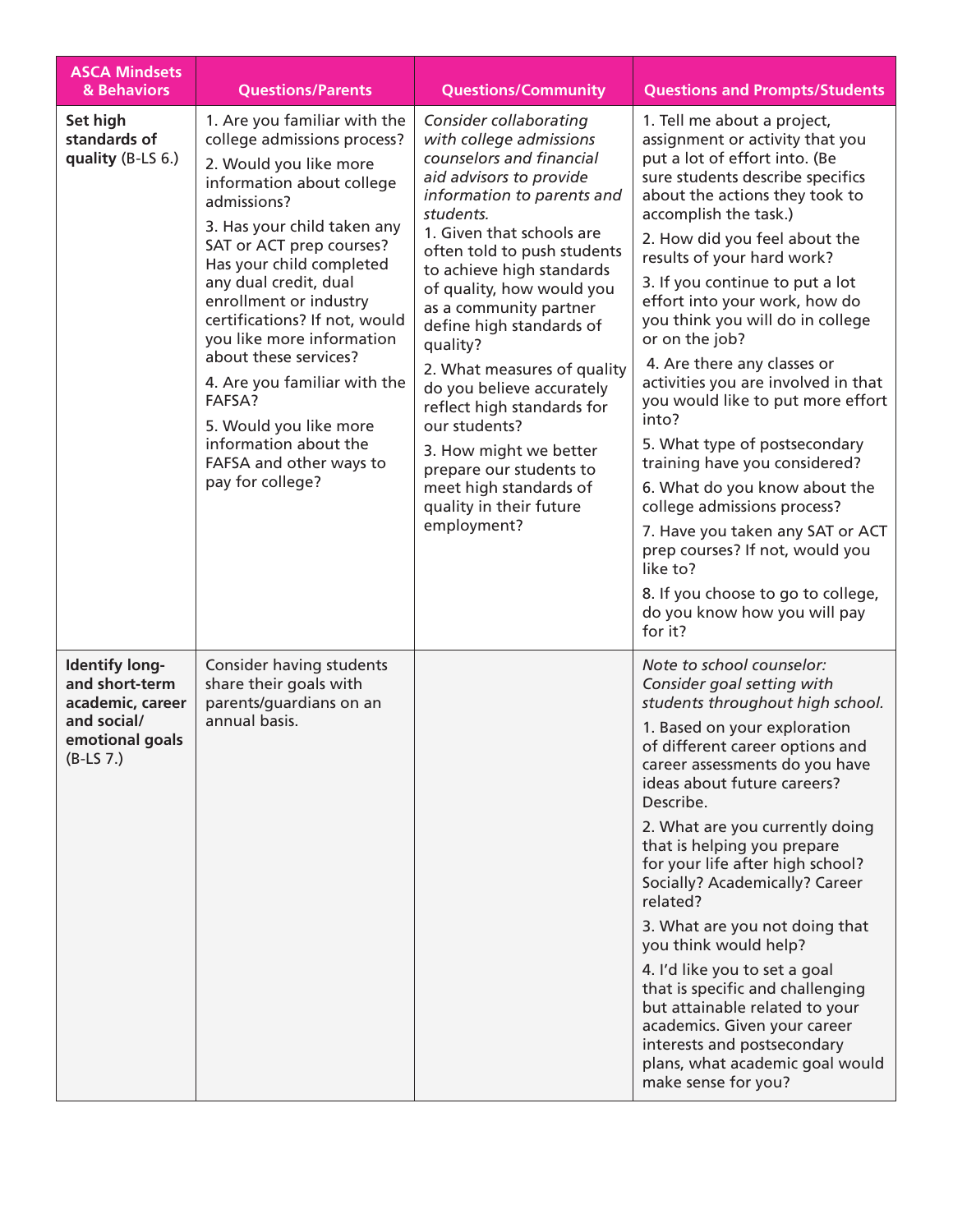| <b>ASCA Mindsets</b><br>& Behaviors                                                                                | <b>Questions/Parents</b>                                                                                | <b>Questions/Community</b>                                                                                                                                                                                                                                                                                                                                                                                                                                                                                                                       | <b>Questions and Prompts/Students</b>                                                                                                                                                                                                                                                                                                                                                                                                                                                                                                                                                                                                                                                                                      |
|--------------------------------------------------------------------------------------------------------------------|---------------------------------------------------------------------------------------------------------|--------------------------------------------------------------------------------------------------------------------------------------------------------------------------------------------------------------------------------------------------------------------------------------------------------------------------------------------------------------------------------------------------------------------------------------------------------------------------------------------------------------------------------------------------|----------------------------------------------------------------------------------------------------------------------------------------------------------------------------------------------------------------------------------------------------------------------------------------------------------------------------------------------------------------------------------------------------------------------------------------------------------------------------------------------------------------------------------------------------------------------------------------------------------------------------------------------------------------------------------------------------------------------------|
| <b>Actively engage</b><br>in challenging<br>coursework<br>$(B-LS 8.)$                                              | Consider having students<br>share their goals with<br>parents/guardians on an<br>annual basis.          | 1. When students are<br>challenged in courses, we<br>want them to develop<br>perseverance and resilience<br>by working through<br>difficulties. How do you<br>think we might build<br>challenges into courses and<br>support student strengths?<br>2. In what ways might<br>students benefit from<br>team building, cooperative<br>learning and collaboration<br>skills in working through<br>challenging coursework?<br>3. What other skills might<br>help them learn to navigate<br>these challenges and build<br>perseverance and resilience. | These questions are a<br>continuation of number 7 above.<br>1. Are there any adjustments<br>we should make to your course<br>schedule for next term or next<br>year that would better prepare<br>you and align to your future<br>goals?<br>2. Are there classes where you<br>are putting in a lot of effort to<br>succeed? Describe.<br>3. Are there classes where you<br>would like to put in more effort?<br>Describe.<br>4. What are you willing to do<br>differently?                                                                                                                                                                                                                                                  |
| <b>Gather evidence</b><br>and consider<br>multiple<br>perspectives to<br>make informed<br>decisions<br>$(B-LS 9.)$ | Consider having students<br>share their career interest<br>with parents/guardians on<br>an annual basis |                                                                                                                                                                                                                                                                                                                                                                                                                                                                                                                                                  | Note to school counselor: This is<br>less about questions and more<br>about students investigating/<br>exploring career and<br>postsecondary options, interests,<br>values and abilities.<br>1. After engaging in career<br>exploration, taking career<br>assessments, talking to<br>community members about<br>careers and taking into account<br>what you like, what types of<br>careers are of interest?<br>2. What type of postsecondary<br>training is going to help you get<br>the career you want?<br>3. What type of exploration<br>have you done in terms of your<br>postsecondary training choice?<br>4. Do you need help with the<br>admissions process, looking into<br>financing options or anything<br>else? |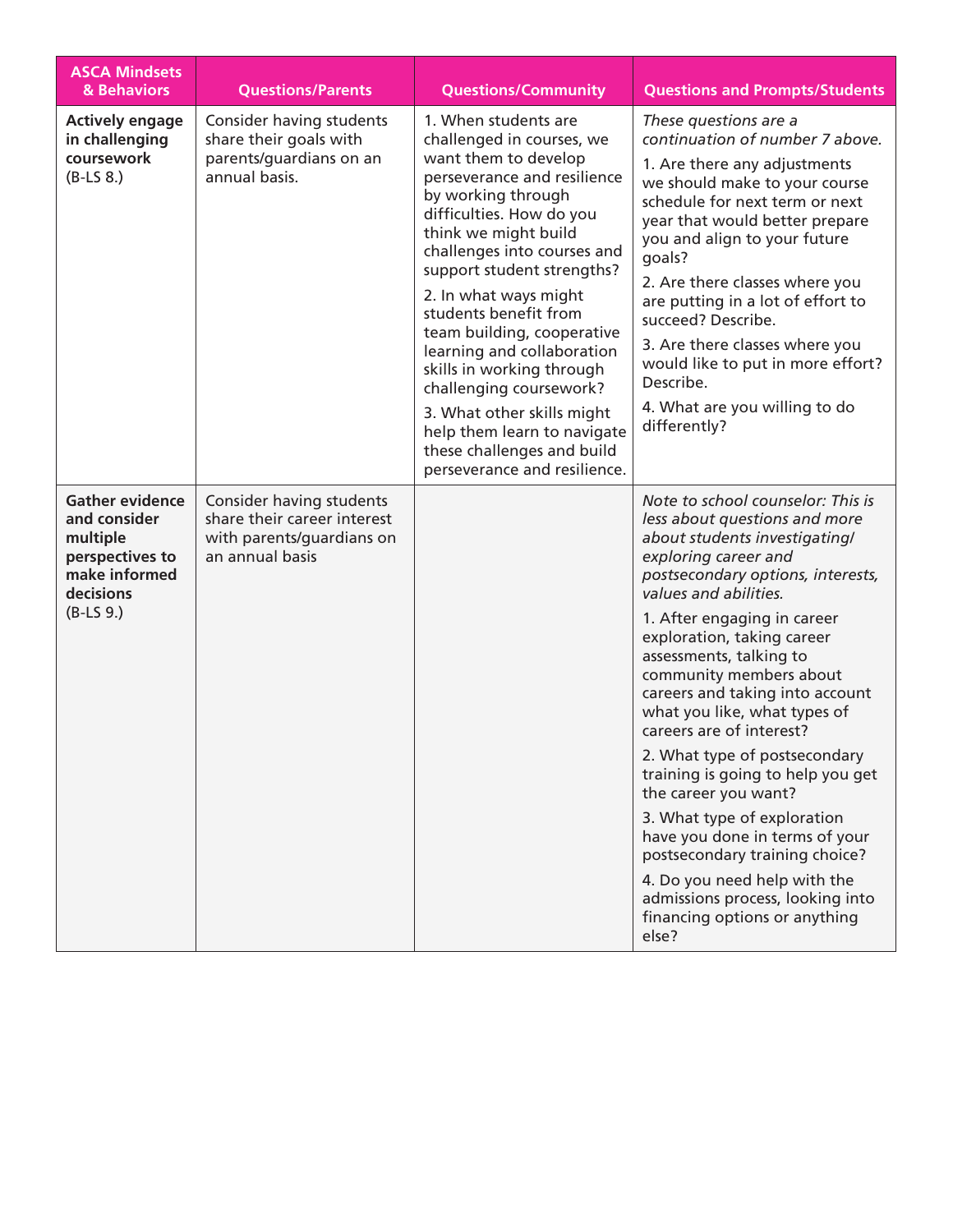| <b>ASCA Mindsets</b><br>& Behaviors                                                | <b>Questions/Parents</b>                                                                                                                                                                                                                                                                                                                                                                                                                                                                                                                                                 | <b>Questions/Community</b>                                                                                                                                                                                                                                                                                                                                                                                                                                                                                                  | <b>Questions and Prompts/Students</b>                                                                                                                                                                                                                                                                                                                                                                                                                                                                                                                                                                                                         |
|------------------------------------------------------------------------------------|--------------------------------------------------------------------------------------------------------------------------------------------------------------------------------------------------------------------------------------------------------------------------------------------------------------------------------------------------------------------------------------------------------------------------------------------------------------------------------------------------------------------------------------------------------------------------|-----------------------------------------------------------------------------------------------------------------------------------------------------------------------------------------------------------------------------------------------------------------------------------------------------------------------------------------------------------------------------------------------------------------------------------------------------------------------------------------------------------------------------|-----------------------------------------------------------------------------------------------------------------------------------------------------------------------------------------------------------------------------------------------------------------------------------------------------------------------------------------------------------------------------------------------------------------------------------------------------------------------------------------------------------------------------------------------------------------------------------------------------------------------------------------------|
| Participate in<br>enrichment and<br>extracurricular<br>activities (B-LS<br>$10.$ ) | 1. In what types of<br>afterschool activities,<br>weekend and summer<br>activities/programs is your<br>child involved?<br>2. In terms of school success<br>and career preparation,<br>how might extracurricular<br>activities help your child<br>develop? What skills or<br>interpersonal relationships<br>might be developed<br>through these activities?                                                                                                                                                                                                               | 1. Enrichment and<br>extracurricular activities<br>help students develop<br>workplace skills and<br>interpersonal relationships.<br>How might we partner with<br>you to improve enrichment<br>or extracurricular programs<br>for our students?<br>2. What kinds of programs<br>are needed in our school<br>community?                                                                                                                                                                                                       | 1. What kinds of things do you<br>enjoy doing after school? On<br>weekends? In the summer?<br>2. What types of activities<br>would you like to be involved<br>in? What keeps you from being<br>more involved in extracurricular<br>activities?<br>3. If you could choose any<br>weekend activity to participate in,<br>what would it be?<br>4. How might participating in<br>these kinds of activities prepare<br>you for your life after high school?                                                                                                                                                                                        |
|                                                                                    | <b>BEHAVIOR: SELF-MANAGEMENT SKILLS</b>                                                                                                                                                                                                                                                                                                                                                                                                                                                                                                                                  |                                                                                                                                                                                                                                                                                                                                                                                                                                                                                                                             |                                                                                                                                                                                                                                                                                                                                                                                                                                                                                                                                                                                                                                               |
| <b>Demonstrate</b><br>ability to assume<br>responsibility<br>$(B-SMS 1.)$          | 1. What responsibility do<br>you believe your child has<br>as a citizen?<br>2. What opportunities does<br>your child have to fulfill<br>responsibilities related to<br>community?                                                                                                                                                                                                                                                                                                                                                                                        | 1. As students get older, we<br>want to encourage them<br>to take more personal<br>responsibility. From your<br>perspective, how can<br>schools encourage students<br>to take more responsibility?<br>2. Given that students are<br>citizens, what are some<br>ways students can begin to<br>assume responsibility in our<br>community?<br>3. How can we partner<br>to provide students with<br>these types of service<br>opportunities?                                                                                    | 1. Tell me about your<br>responsibilities. Include<br>responsibilities both in school and<br>outside of school.<br>2. How are your responsibilities<br>helping you achieve your career<br>or college goals?<br>3. Is there anything you would<br>like to add that will help you<br>achieve your goals?<br>4. Are there any community<br>service activities you would<br>enjoy?                                                                                                                                                                                                                                                                |
| <b>Demonstrate</b><br>self-discipline<br>and self-control<br>$(B-SMS 2.)$          | 1. Self-control is important<br>in a school and work<br>setting. When something<br>upsets your child, what are<br>some ways he/she copes?<br>2. Given that self-control<br>takes time to develop, how<br>would you describe your<br>child's maturity over time?<br>More or less self-control?<br>3. When your child loses<br>self-control, how does he/<br>she regain it?<br>4. Sticking with a task<br>when it gets difficult is<br>also important in a school<br>and work setting. When<br>your child is faced with a<br>difficult task how does he/<br>she handle it? | 1. As you think about the<br>importance of self-control<br>and self-discipline for<br>future workers, what self-<br>discipline or self-control<br>skills do you think high<br>school students need?<br>2. Given that skills develop<br>over time, how might<br>we do a better job of<br>promoting these skills in<br>the classroom?<br>3. What are some ways<br>to promote these skills<br>through enrichment and<br>afterschool programs?<br>4. How might your<br>organization partner with<br>us to promote these skills? | 1. What is a goal you have set for<br>yourself and achieved?<br>2. What steps did you take to<br>achieve that goal?<br>3. What is another goal you want<br>to set for yourself?<br>4. As you think about students in<br>our school, how many of them<br>handle anger or disappointment<br>well?<br>5. Describe how most students<br>handle these feelings.<br>6. Has anyone ever taught you<br>a different way to handle these<br>emotions? Did their suggestion<br>work? Why or why not?<br>7. Would you be willing to try<br>some new strategies?<br>8. Why would self-control and<br>self- determination matter for<br>your future career? |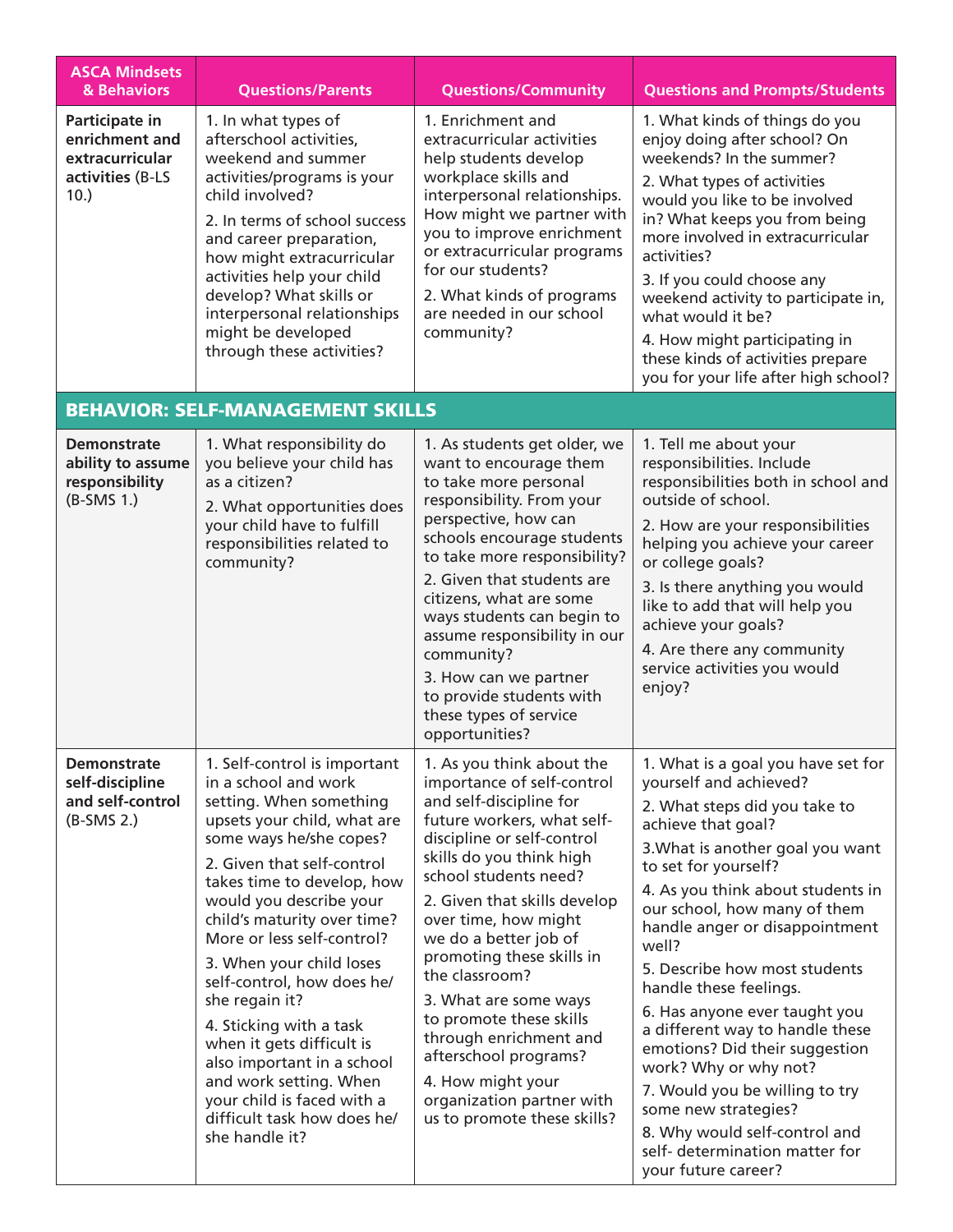| <b>ASCA Mindsets</b><br>& Behaviors                                                                              | <b>Questions/Parents</b>                                                                                                                                                                                                                                                                                                                                                                                                                                                                                                                                                                                                                                                                                                                                                                                                                               | <b>Questions/Community</b>                                                                                                                                                                                                                                                                                                                                                                                                                                                                                               | <b>Questions and Prompts/Students</b>                                                                                                                                                                                                                                                                                                                                                                                                                                                                                                                                                          |
|------------------------------------------------------------------------------------------------------------------|--------------------------------------------------------------------------------------------------------------------------------------------------------------------------------------------------------------------------------------------------------------------------------------------------------------------------------------------------------------------------------------------------------------------------------------------------------------------------------------------------------------------------------------------------------------------------------------------------------------------------------------------------------------------------------------------------------------------------------------------------------------------------------------------------------------------------------------------------------|--------------------------------------------------------------------------------------------------------------------------------------------------------------------------------------------------------------------------------------------------------------------------------------------------------------------------------------------------------------------------------------------------------------------------------------------------------------------------------------------------------------------------|------------------------------------------------------------------------------------------------------------------------------------------------------------------------------------------------------------------------------------------------------------------------------------------------------------------------------------------------------------------------------------------------------------------------------------------------------------------------------------------------------------------------------------------------------------------------------------------------|
| <b>Demonstrate</b><br>ability to work<br>independently<br>$(B-SMS 3.)$                                           | 1. How often does your<br>child do his/her homework<br>without assistance?<br>2. When your child requires<br>assistance, what type of<br>assistance does he/she ask<br>for?<br>3. What are some things<br>your child enjoys doing by<br>himself/herself?<br>4. Could you tell me about<br>a time your child needed<br>help but did not ask for<br>it? Afterward, how did<br>your child think through<br>the situation and the<br>consequences?<br>5. Can you think of a time<br>when your child missed an<br>opportunity because he/<br>she would have had to do<br>something alone? How did<br>you help your child think<br>about that situation?<br>6. It can be natural for high<br>school students to want<br>to be around their friends<br>all the time. How do you<br>ensure your child is getting<br>a balance of alone/family/<br>friend time? | 1. Employers sometimes cite<br>a desire for workers to be<br>independent. How do we<br>help foster independence<br>in high school students?<br>2. Could you think of<br>some times when we don't<br>want students to work<br>independently?<br>3. Can you think of some<br>ways your organization<br>needs employees to be<br>both independent and<br>interdependent in their<br>work?<br>4. How could we effectively<br>help teachers think of ways<br>to promote independence<br>and interdependence in<br>classrooms? | 1. Tell me about the last class<br>assignment you did on your own<br>with no help at all.<br>2. Which do you prefer, working<br>on your own or with others?<br>3. When you don't have the<br>option to work with others on<br>projects, are you able to complete<br>projects anyway?<br>4. What is the best thing about<br>working alone?<br>5. What is the best thing about<br>working with others?<br>6. What is one thing you enjoy<br>doing alone?<br>7. Think of your future career<br>goal. Will you be working alone<br>or with others? Both?                                           |
| <b>Demonstrate</b><br>ability to delay<br>immediate<br>gratification<br>for long-term<br>rewards<br>$(B-SMS 4.)$ | 1. How long is your child<br>willing to wait to be<br>rewarded for a task?<br>2. When your child thinks<br>about his/her future, how<br>many years is your child<br>willing to dedicate to<br>college?                                                                                                                                                                                                                                                                                                                                                                                                                                                                                                                                                                                                                                                 |                                                                                                                                                                                                                                                                                                                                                                                                                                                                                                                          | 1. Tell me about a time you<br>wanted something and had to<br>wait a long time for it.<br>2. When you think about<br>postsecondary options, does the<br>time it will take to complete the<br>degree/training matter to you?<br>3. Even though it may take a long<br>time to get through, what are<br>some reasons why it is important<br>to go to college?<br>4. How will you benefit from<br>going to college?<br>5. What if you chose a career that<br>requires you to go to college for<br>a really long time, such as eight<br>years beyond high school. How<br>would you feel about that? |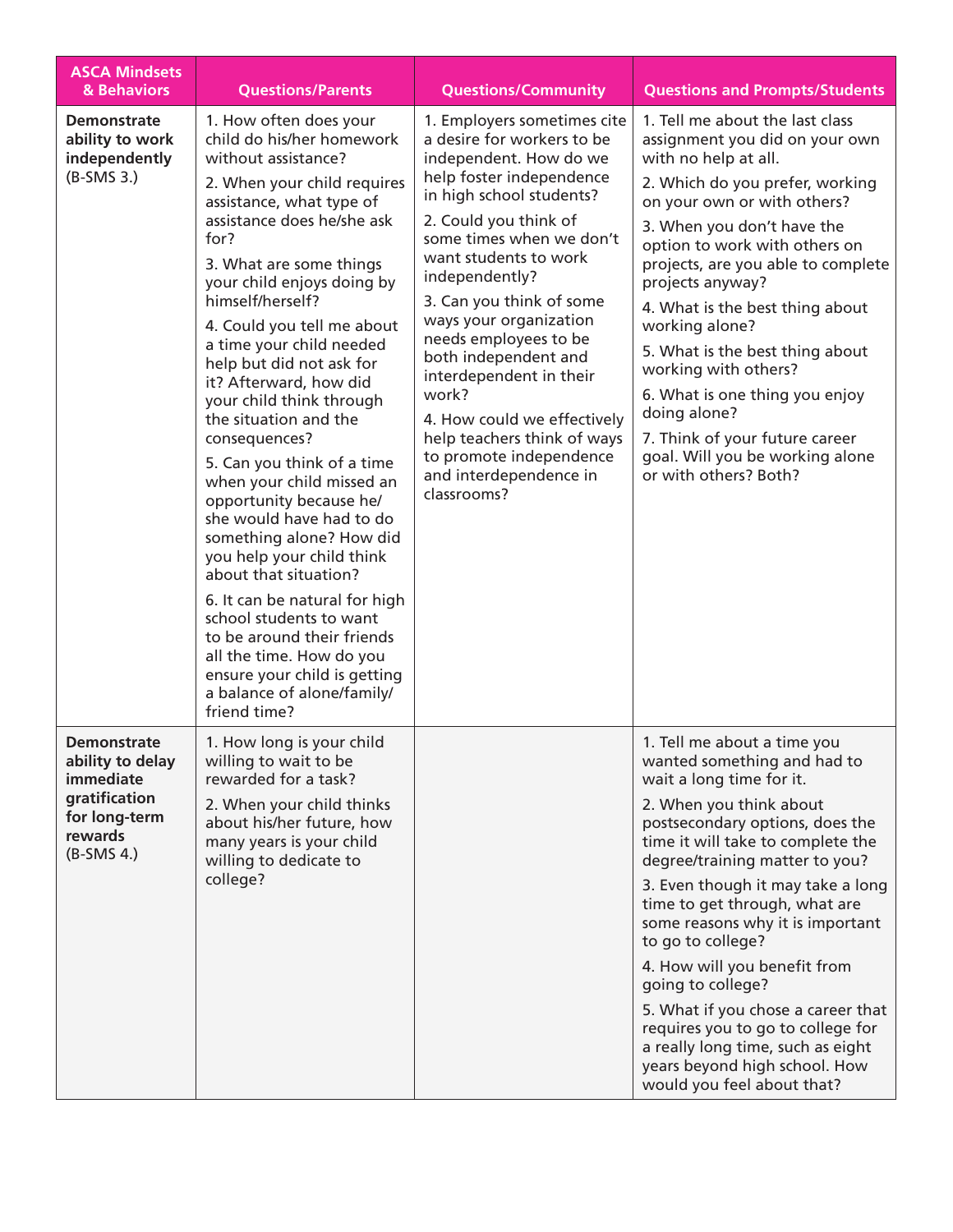| <b>ASCA Mindsets</b><br>& Behaviors                                                          | <b>Questions/Parents</b>                                                                                                                                                                                                                                                                                                                                                                                                                                                                                                                                                                            | <b>Questions/Community</b>                                                                                                                                                                                                                                                                                                                                                                                                                                                                                              | <b>Questions and Prompts/Students</b>                                                                                                                                                                                                                                                                                                                                                                                                                                                                                                                                    |
|----------------------------------------------------------------------------------------------|-----------------------------------------------------------------------------------------------------------------------------------------------------------------------------------------------------------------------------------------------------------------------------------------------------------------------------------------------------------------------------------------------------------------------------------------------------------------------------------------------------------------------------------------------------------------------------------------------------|-------------------------------------------------------------------------------------------------------------------------------------------------------------------------------------------------------------------------------------------------------------------------------------------------------------------------------------------------------------------------------------------------------------------------------------------------------------------------------------------------------------------------|--------------------------------------------------------------------------------------------------------------------------------------------------------------------------------------------------------------------------------------------------------------------------------------------------------------------------------------------------------------------------------------------------------------------------------------------------------------------------------------------------------------------------------------------------------------------------|
| <b>Demonstrate</b><br>perseverance to<br>achieve long-<br>and short-term<br>goals (B-SMS 5.) | 1. Could you give me<br>an example of a time<br>your child set a goal and<br>stuck with it until he/she<br>accomplished it?<br>2. Setting goals and sticking<br>to them can be hard for<br>students. What are some<br>ways we can encourage<br>your child to remember<br>and stick to his/her school<br>goals?<br>3. What are some ways<br>you encourage your child<br>at home to remember and<br>stick to his/her goals?<br>4. What are some ways<br>you would like to see<br>us celebrate your child's<br>accomplishments?<br>5. What are some ways<br>your family celebrates<br>accomplishments? | 1. Achieving long-term<br>and short-term goals is<br>important, and one way to<br>do that is by persevering<br>through difficulties. What<br>are some ways we can<br>remind kids to persevere<br>and stick to their goals in<br>the school environment?<br>2. How can community<br>partners remind students<br>school is a goal worth<br>achieving and that sticking<br>to their goal matters?<br>3. How can we work<br>together to celebrate with<br>students and their families<br>when they accomplish<br>goals?     | 1. Tell me about a time you set a<br>goal for yourself and stuck to it.<br>2. What makes it difficult to stick<br>with goals?<br>3. What helps you stick with your<br>goals?<br>4. What reminders or supports<br>might help you stick with your<br>goals in the future (e.g., daily<br>lists, agendas, organization,<br>written plans, goal charts, visual<br>imagery, mindfulness).<br>5. Would you be interested in<br>learning some strategies for<br>sticking to goals?<br>6. In what ways might sticking to<br>goals help you in college? In your<br>future career? |
| <b>Demonstrate</b><br>ability to<br>overcome<br>barriers to<br>learning<br>$(B-SMS 6.)$      | 1. Tell me about a time<br>your child had difficulty<br>learning something.<br>2. What helped your child<br>to overcome this difficulty?<br>3. What strategies has your<br>child learned over time to<br>be a better learner?<br>4. How might we help your<br>child be a better learner?<br>5. As you think about<br>future learning goals and<br>challenges, what skills<br>do you think your child<br>still needs to develop to<br>overcome future learning<br>barriers?                                                                                                                          | 1. Sometimes high school<br>students aren't successful<br>because they haven't<br>mastered the ability to<br>overcome barriers to<br>learning. What are some<br>barriers to learning you see<br>in our school community?<br>2. How might we reduce<br>barriers to student<br>learning?<br>3. What strategies do our<br>students need to learn<br>to overcome barriers to<br>learning?<br>4. How might we work<br>together to help students<br>and their parents recognize<br>barriers to learning and<br>overcome them? | 1. Tell me about a time you had<br>difficulty learning something in<br>one of your classes.<br>2. What was the problem?<br>3. How did you overcome the<br>problem?<br>4. If you were faced with a<br>problem like this again, what<br>would you do?<br>5. What strategies do you use<br>when you have an assignment<br>you do not understand?<br>6. What would you do in college<br>or a work setting if you did not<br>understand something?                                                                                                                            |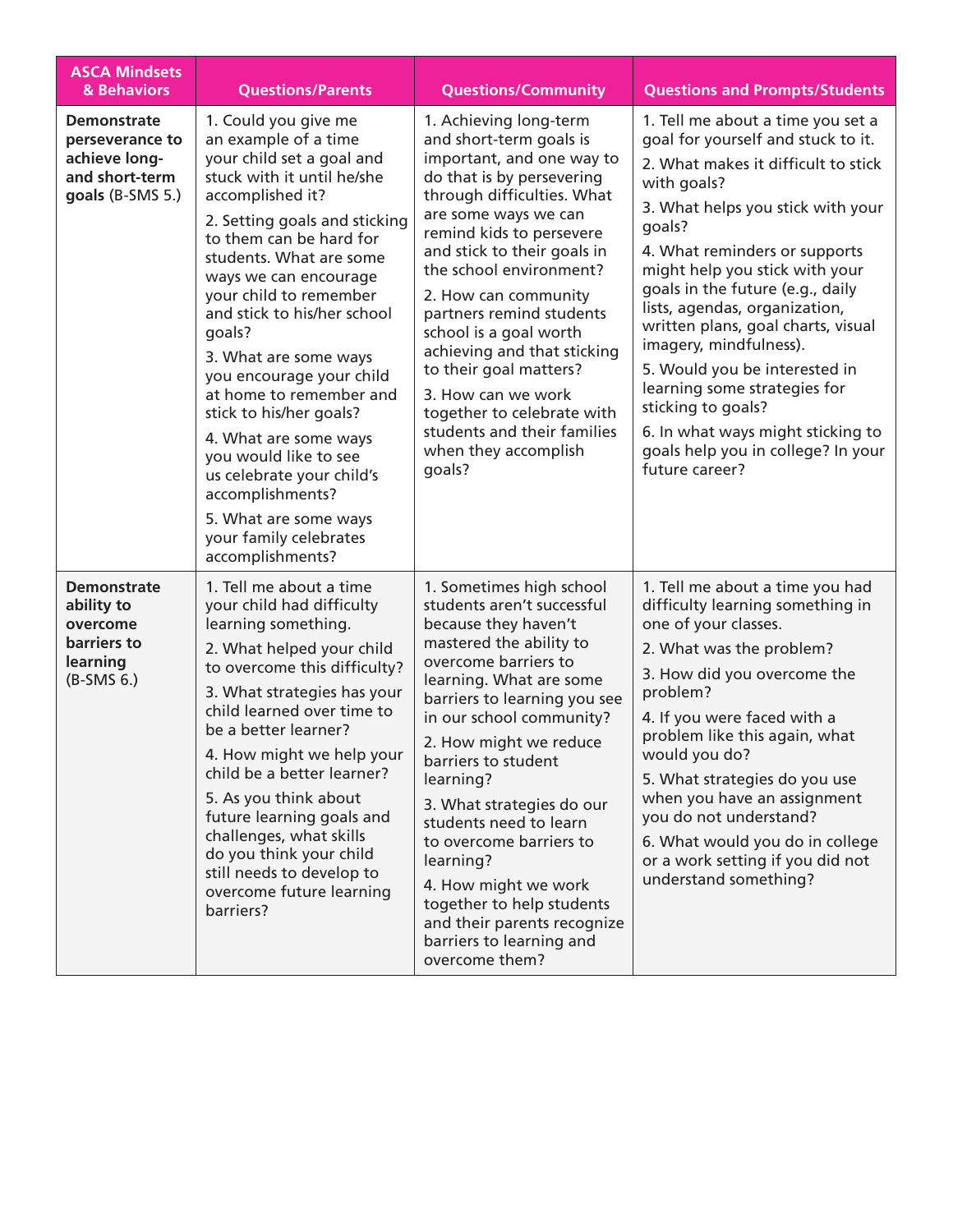| <b>ASCA Mindsets</b><br>& Behaviors                                                                            | <b>Questions/Parents</b>                                                                                                                                                                                                                                                                                                                                                                                                                                                                                                                                                                                                                                                                                                                                      | <b>Questions/Community</b>                                                                                                                                                                                                                                                                                                                                                                                                                                                     | <b>Questions and Prompts/Students</b>                                                                                                                                                                                                                                                                                                                                                                                                                                                                                                                                                                                                                                                                |
|----------------------------------------------------------------------------------------------------------------|---------------------------------------------------------------------------------------------------------------------------------------------------------------------------------------------------------------------------------------------------------------------------------------------------------------------------------------------------------------------------------------------------------------------------------------------------------------------------------------------------------------------------------------------------------------------------------------------------------------------------------------------------------------------------------------------------------------------------------------------------------------|--------------------------------------------------------------------------------------------------------------------------------------------------------------------------------------------------------------------------------------------------------------------------------------------------------------------------------------------------------------------------------------------------------------------------------------------------------------------------------|------------------------------------------------------------------------------------------------------------------------------------------------------------------------------------------------------------------------------------------------------------------------------------------------------------------------------------------------------------------------------------------------------------------------------------------------------------------------------------------------------------------------------------------------------------------------------------------------------------------------------------------------------------------------------------------------------|
| <b>Demonstrate</b><br>effective coping<br>skills when<br>faced with a<br>problem<br>$(B-SMS 7.)$               | 1. How does your child<br>react when faced with<br>stress or a problem?<br>2. How would you like for<br>your child to react?                                                                                                                                                                                                                                                                                                                                                                                                                                                                                                                                                                                                                                  | 1. Students face a lot of<br>stress today. Learning to<br>cope with this stress is<br>an important skill. What<br>types of coping strategies<br>(positive or negative) have<br>you seen students in our<br>community using?<br>2. What strategies would<br>you like to see them using<br>more often?<br>3. How might we do<br>a better job teaching<br>students how to cope?<br>4. How can our school work<br>with your organization to<br>promote positive student<br>coping? | 1. Tell me about a time you were<br>faced with a difficult problem.<br>How did you deal with it?<br>2. What are some problems that<br>people your age are faced with<br>regularly?<br>3. What advice might you give for<br>how to handle these problems?<br>4. Think about a time when you<br>didn't handle a problem very<br>well. What do you wish you'd<br>done better?<br>5. What did you learn from that<br>experience that you have used or<br>could use in other situations?<br>6. How can you apply this to<br>success in your education and a<br>career?<br>7. How common do you think it is<br>for people to make mistakes?<br>8. When people make mistakes,<br>how should they handle it? |
| <b>Demonstrate</b><br>the ability to<br>balance school,<br>home and<br>community<br>activities<br>$(B-SMS 8.)$ | 1. Sometimes students<br>are asked to do a lot at<br>home, school and in their<br>community. As you think<br>about your child, how are<br>the demands on his/her<br>time? Too much? Too little?<br>2. What is a typical day like<br>for your child?<br>3. How do you think<br>learning to manage all of<br>this is preparing your child<br>for college or a career?<br>4. When does your child<br>seem to have a handle<br>on balancing all of these<br>competing time demands?<br>When does your child<br>struggle to balance it all?<br>5. What resources does<br>your child use to maintain<br>balance (calendars,<br>agendas)?<br>6. What skills does your<br>child still need to develop<br>to balance all of these<br>demands?<br>7. How might we help? | 1. Students are asked to<br>balance a lot between<br>school, home and the<br>community. How might<br>students be better<br>prepared to balance so<br>much?<br>2. How might we partner<br>with you to provide<br>support for families and<br>students in achieving a<br>healthy balance?<br>3. How might we better<br>convey messages about<br>learning to balance<br>these activities as part of<br>future career and college<br>development?                                  | 1. Tell me about your typical day.<br>2. If you had more time in your<br>schedule, how would you like to<br>spend it?<br>3. As you think about how you<br>spend your time, would you<br>consider managing your time<br>differently if it meant doing<br>more of what you enjoy or find<br>meaningful?<br>4. Which of the following<br>statements better describes you?<br>• There just is not enough time in<br>the day to do everything I want<br>to do.<br>• I have no idea where my time<br>goes.                                                                                                                                                                                                 |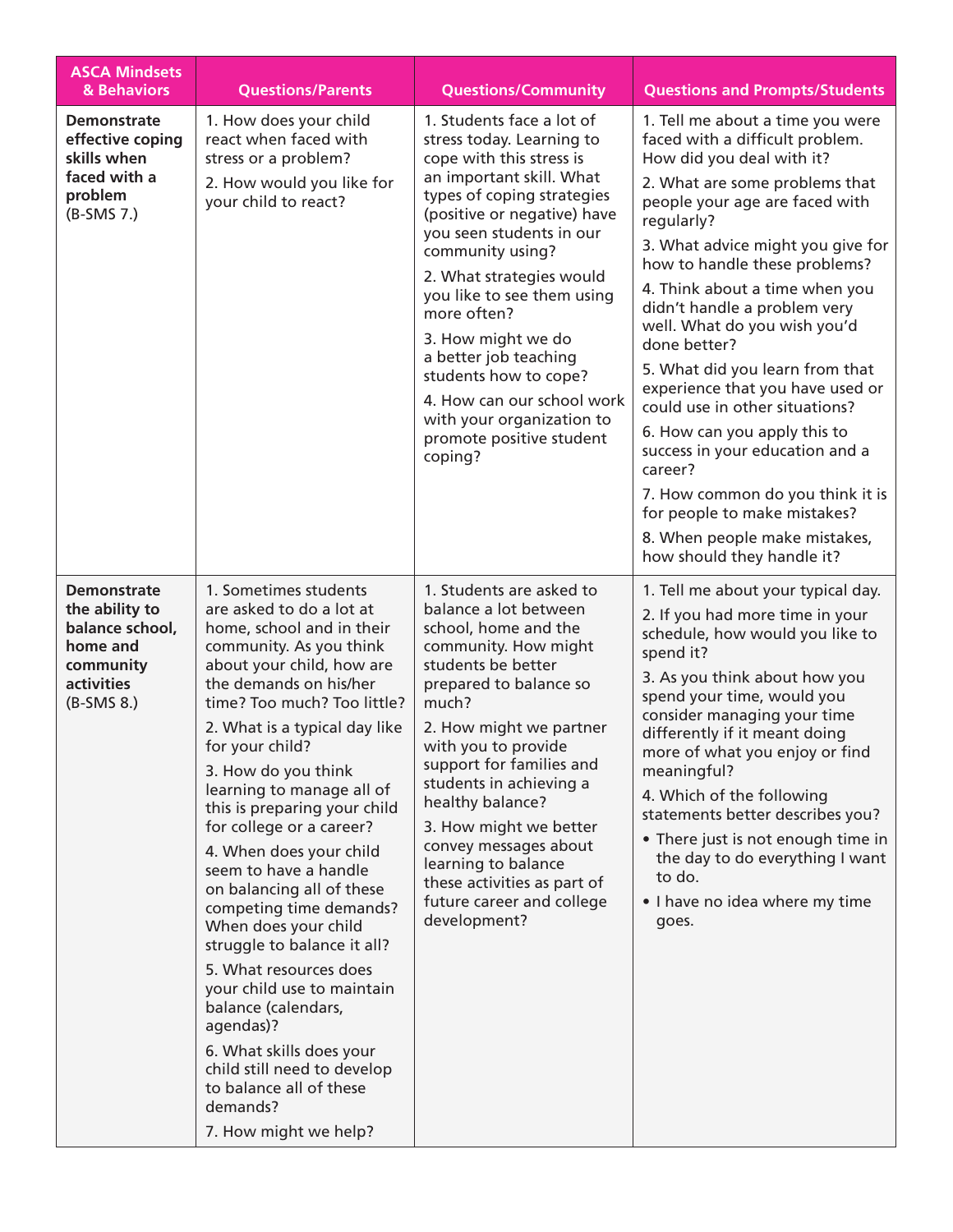| <b>ASCA Mindsets</b><br>& Behaviors                                                                                                                   | <b>Questions/Parents</b>                                                                                                                                                                                                                                                                                                                                      | <b>Questions/Community</b>                                                                                                                                                                                                                                                                                                                                                                                                                                                                                                                   | <b>Questions and Prompts/Students</b>                                                                                                                                                                                                                                                                                                                          |
|-------------------------------------------------------------------------------------------------------------------------------------------------------|---------------------------------------------------------------------------------------------------------------------------------------------------------------------------------------------------------------------------------------------------------------------------------------------------------------------------------------------------------------|----------------------------------------------------------------------------------------------------------------------------------------------------------------------------------------------------------------------------------------------------------------------------------------------------------------------------------------------------------------------------------------------------------------------------------------------------------------------------------------------------------------------------------------------|----------------------------------------------------------------------------------------------------------------------------------------------------------------------------------------------------------------------------------------------------------------------------------------------------------------------------------------------------------------|
| <b>Demonstrate</b><br>personal safety<br>skills (B-SMS 9.)                                                                                            | 1. Students all vary in the<br>amount of risk or caution<br>they will take. When you<br>think about your child and<br>his/her personal safety, how<br>risky or cautious would you<br>say he/she is?                                                                                                                                                           | 1. There are many<br>personal safety skills<br>students need to develop.<br>What issues of personal<br>safety do you think our<br>students need to be<br>prepared to address?<br>2. How might we know<br>if our students are truly<br>prepared to deal with<br>safety situations? Consider<br>active shooter drills,<br>personal safety workshops,<br>Internet safety training.<br>3. How might we work<br>with your organization<br>to prepare students and<br>their families for the safety<br>issues facing students in our<br>community? | 1. Think about your physical and<br>emotional safety here at school.<br>What kinds of things might<br>happen that could make you or<br>other students feel unsafe?<br>2. What about outside of school?<br>3. Is there anything you can<br>do to increase your physical or<br>emotional safety?<br>4. What adults can support you in<br>increasing your safety? |
| <b>Demonstrate</b><br>ability to<br>manage<br>transitions and<br>ability to adapt<br>to changing<br>situations and<br>responsibilities<br>(B-SMS 10.) | 1. Consider a time when<br>your child had to adapt to<br>a changing situation. How<br>did he or she respond?<br>2. How flexible is your<br>child when given new<br>responsibility or tasks?<br>3. How do you prepare<br>your child for change?<br>4. What are some of the<br>strategies your child has<br>developed for coping with<br>change or transitions? | 1. Changes in a workplace<br>are a given. How<br>can we prepare our<br>students to adapt to<br>changing situations and<br>responsibilities?                                                                                                                                                                                                                                                                                                                                                                                                  | 1. What is change like for you?<br>2. What is it like for you when<br>teachers make changes to<br>an assignment you did not<br>anticipate or your class changes<br>unexpectedly?<br>3. Have you discovered any<br>strategies that help you adapt to<br>change?<br>4. How might these strategies<br>help you in college or at a job?                            |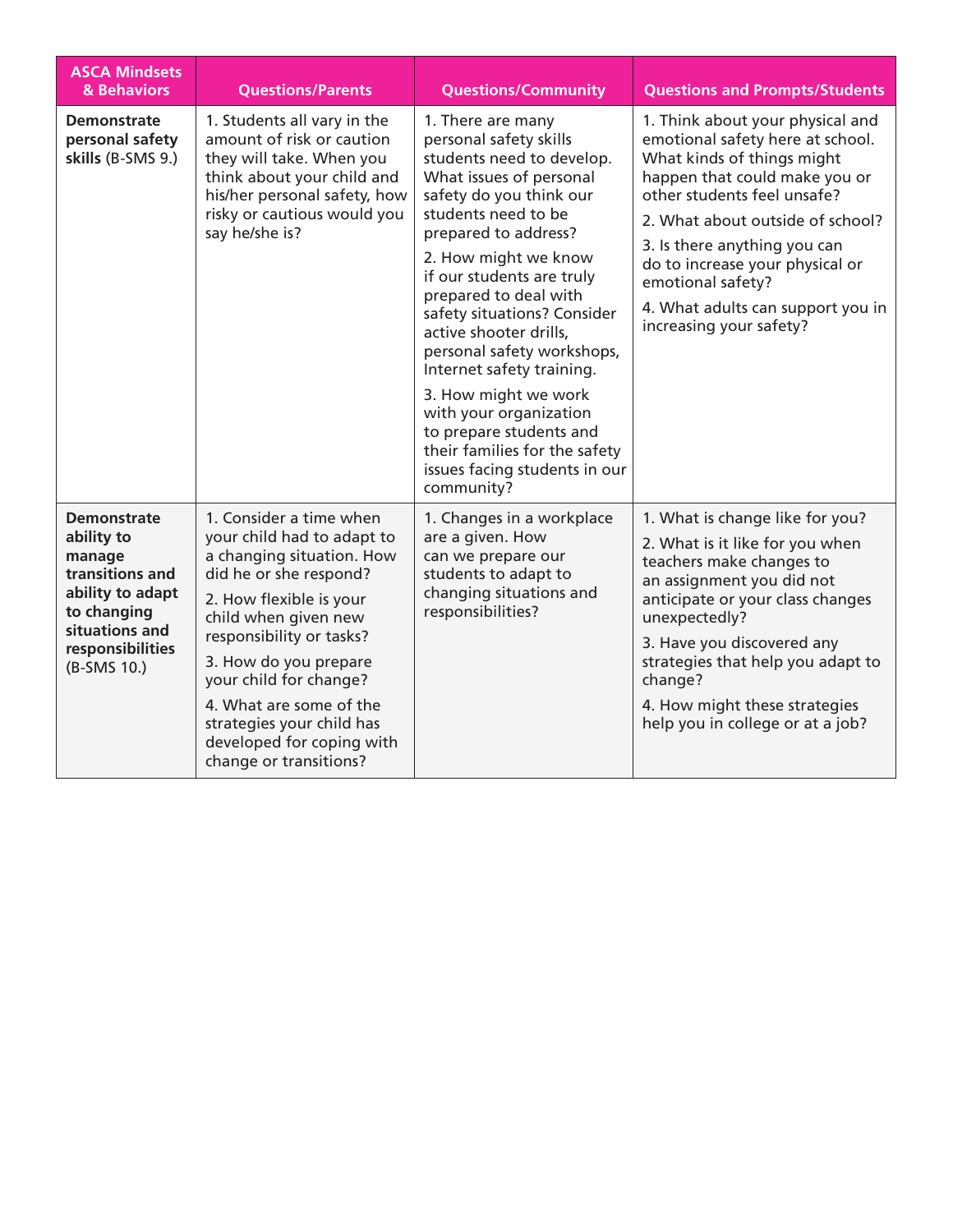| <b>ASCA Mindsets</b><br>& Behaviors                                                                        | <b>Questions/Parents</b>                                                                                                                                                                                                                                                                                                                                                                                                                                                                                                              | <b>Questions/Community</b>                                                                                                                                                                                                                                                                                                                                                                                                                                                                | <b>Questions and Prompts/Students</b>                                                                                                                                                                                                                                                                                                                                                                                                                                                                           |
|------------------------------------------------------------------------------------------------------------|---------------------------------------------------------------------------------------------------------------------------------------------------------------------------------------------------------------------------------------------------------------------------------------------------------------------------------------------------------------------------------------------------------------------------------------------------------------------------------------------------------------------------------------|-------------------------------------------------------------------------------------------------------------------------------------------------------------------------------------------------------------------------------------------------------------------------------------------------------------------------------------------------------------------------------------------------------------------------------------------------------------------------------------------|-----------------------------------------------------------------------------------------------------------------------------------------------------------------------------------------------------------------------------------------------------------------------------------------------------------------------------------------------------------------------------------------------------------------------------------------------------------------------------------------------------------------|
| <b>BEHAVIOR: SOCIAL SKILLS</b>                                                                             |                                                                                                                                                                                                                                                                                                                                                                                                                                                                                                                                       |                                                                                                                                                                                                                                                                                                                                                                                                                                                                                           |                                                                                                                                                                                                                                                                                                                                                                                                                                                                                                                 |
| <b>Use effective</b><br>oral and written<br>communication<br>skills and<br>listening skills<br>$(B-SS 1.)$ | 1. Think of your child and<br>his/her communication<br>with others. Think of how<br>your child speaks, writes,<br>listens. If you had to pick<br>one of these areas as a<br>strength (speaking, writing,<br>listening) which would it<br>be, and why?<br>2. How might that strength<br>help your child in his/her<br>future career?<br>3. How accurately does<br>your child understand<br>what you and others are<br>communicating?<br>4. If you could improve one<br>thing about your child's<br>communication, what<br>would it be? | 1. Many employers want<br>to hire individuals who are<br>effective communicators.<br>What does effective<br>communication mean to<br>you?<br>2. How do you assess<br>effective communication in<br>the hiring process?<br>3. What activities or<br>programs would your<br>organization be willing to<br>offer to help us improve<br>student communication<br>strategies (e.g., poster<br>fair judges, mock<br>interviewing)?                                                              | 1. Think about how you speak<br>with, write and listen to others.<br>Which of those is your strength?<br>2. Which do you need to<br>improve?<br>3. How do you know when you<br>are doing a good job listening to<br>others?<br>4. How do you know when you<br>need to do a better job listening?<br>5. Why might speaking, writing<br>and listening be important for<br>your future career goals?<br>6. What do you think future<br>employers look for when it comes<br>to communication when hiring<br>people? |
| <b>Create positive</b><br>and supportive<br>relationships<br>with other<br>students<br>$(B-SS 2.)$         | 1. How would you describe<br>your child's relationships<br>with peers?<br>2. If you could change<br>anything about the way<br>your child interacts with<br>others his or her age, what<br>would it be?<br>3. How do you think your<br>child's ability to relate to<br>same-age peers will help<br>him/her in college? In<br>career?<br>4. What concerns do you<br>have about peers and their<br>influence on your child?<br>5. How do you talk about<br>these concerns at home?                                                       | 1. Promoting positive<br>peer relationships is<br>important to the successful<br>overall development of<br>students. How would you<br>characterize the peer<br>relationships of youth in<br>our community?<br>2. How could we build<br>positive rapport and trust<br>among youth?<br>3. How might we decrease<br>relational aggression,<br>bullying and interpersonal<br>violence?<br>4. How will making these<br>relationships positive help<br>promote career and college<br>readiness? | 1. How would you describe your<br>relationships with other students?<br>2. Have you ever wished other<br>students treated you differently?<br>How so?<br>3. How do you show support and<br>kindness to other students?<br>4. How might you show more<br>support to other students in the<br>future?<br>5. How will supporting others to<br>succeed help you succeed in your<br>future career?                                                                                                                   |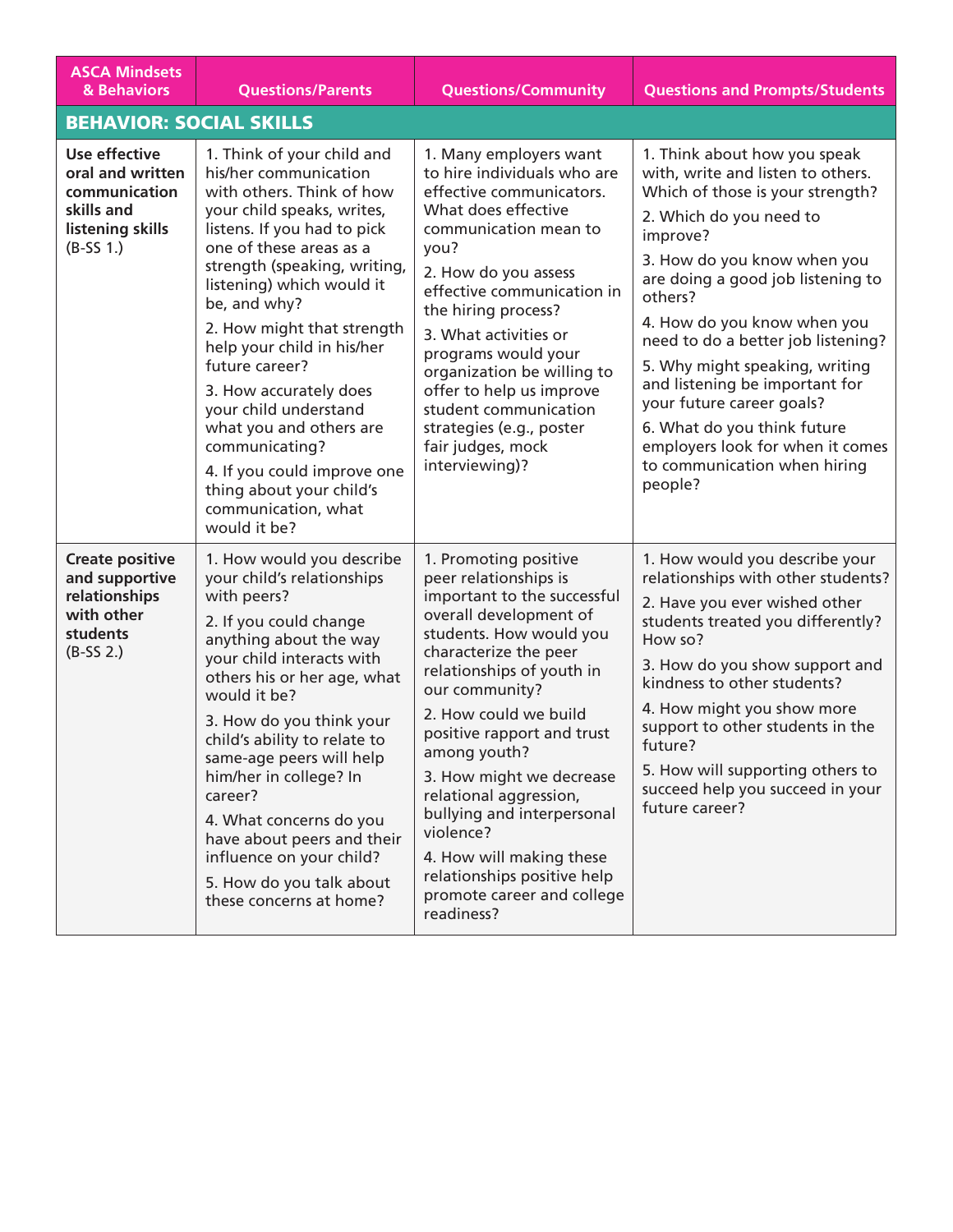| <b>ASCA Mindsets</b><br>& Behaviors                                                              | <b>Questions/Parents</b>                                                                                                                                                                                                                                                                                                                                                                                                     | <b>Questions/Community</b>                                                                                                                                                                                                                                                                                                                                                                                               | <b>Questions and Prompts/Students</b>                                                                                                                                                                                                                                                                                                                                                                                                                                                                                                                                                                    |
|--------------------------------------------------------------------------------------------------|------------------------------------------------------------------------------------------------------------------------------------------------------------------------------------------------------------------------------------------------------------------------------------------------------------------------------------------------------------------------------------------------------------------------------|--------------------------------------------------------------------------------------------------------------------------------------------------------------------------------------------------------------------------------------------------------------------------------------------------------------------------------------------------------------------------------------------------------------------------|----------------------------------------------------------------------------------------------------------------------------------------------------------------------------------------------------------------------------------------------------------------------------------------------------------------------------------------------------------------------------------------------------------------------------------------------------------------------------------------------------------------------------------------------------------------------------------------------------------|
| Create<br>relationships<br>with adults that<br>support success<br>$(B-SS3.)$                     | 1. Describe how your child<br>interacts with adults.<br>2. If you could improve<br>or change your child's<br>relationships with adults,<br>what would you want the<br>relationships to be like?<br>3. As you think about<br>the adults in your child's<br>life, who is a positive<br>influence in terms of career<br>aspirations?<br>4. Who can support your<br>child in making positive<br>career and college<br>decisions? | 1. Positive adults who<br>interact with youth to<br>support career and college<br>readiness are an important<br>part of the school program.<br>How do adults in your<br>organization or program<br>interact with youth in our<br>school community?<br>2. In what ways can we<br>create positive relationships<br>between students at<br>our school and in your<br>organization to promote<br>career and college success? | 1. As you think about your future<br>career, what adults might help<br>you think about or reach your<br>future career goals?<br>2. Considering the adults<br>you know, who might be<br>able to provide support or<br>encouragement to you as you<br>think about going to college?<br>3. How would you define<br>mentor?<br>4. Is there anyone in your life<br>you would consider a mentor?<br>Describe why.<br>5. How can a mentor help you<br>reach your career and college<br>goals?<br>6. If you do not have a mentor,<br>let's brainstorm some ideas to<br>connect you with someone who<br>can help. |
| <b>Demonstrate</b><br>empathy<br>$(B-SS 4.)$                                                     | 1. Could you tell me about<br>a time when your child<br>showed worry or concern<br>for someone who needed<br>help?                                                                                                                                                                                                                                                                                                           | 1. Empathy is an important<br>social skill for our students<br>to demonstrate. What<br>factors help students<br>develop empathy?<br>2. What are some barriers<br>to developing empathy?<br>3. What are some activities<br>or programs hosted by your<br>organization that help<br>students develop socially<br>including empathy and<br>concern for others?<br>4. How can we promote<br>empathy in classrooms?           | 1. Could you tell me about a time<br>when you saw someone in a bad<br>situation. How did you feel, and<br>what did you do?<br>2. What responsibility do you<br>have for helping others?<br>3. Are you involved in any<br>activities where you help others?<br>4. If so, how do you think these<br>behaviors will help you in your<br>future work setting?<br>5. If not, can you think of any<br>volunteer activities in which you<br>would like to get involved?                                                                                                                                         |
| <b>Demonstrate</b><br>ethical decision-<br>making<br>and social<br>responsibility<br>$(B-SS 5.)$ |                                                                                                                                                                                                                                                                                                                                                                                                                              | 1. How do ethics play a role<br>in your organization?<br>2. What do you look for<br>regarding ethical decision-<br>making in a potential<br>employee?<br>3. Can you think of<br>anything you would like us<br>teach our students about<br>ethical decision-making?<br>4. Do you have any<br>activities/resources that<br>could help our students<br>develop ethical decision-<br>making?                                 | 1. Honesty and trustworthiness<br>are important in a work setting.<br>Can you tell me about a time<br>when you made a decision to be<br>honest and trustworthy? How did<br>you feel?<br>2. Why might employers want to<br>work with people who are honest<br>and trustworthy?                                                                                                                                                                                                                                                                                                                            |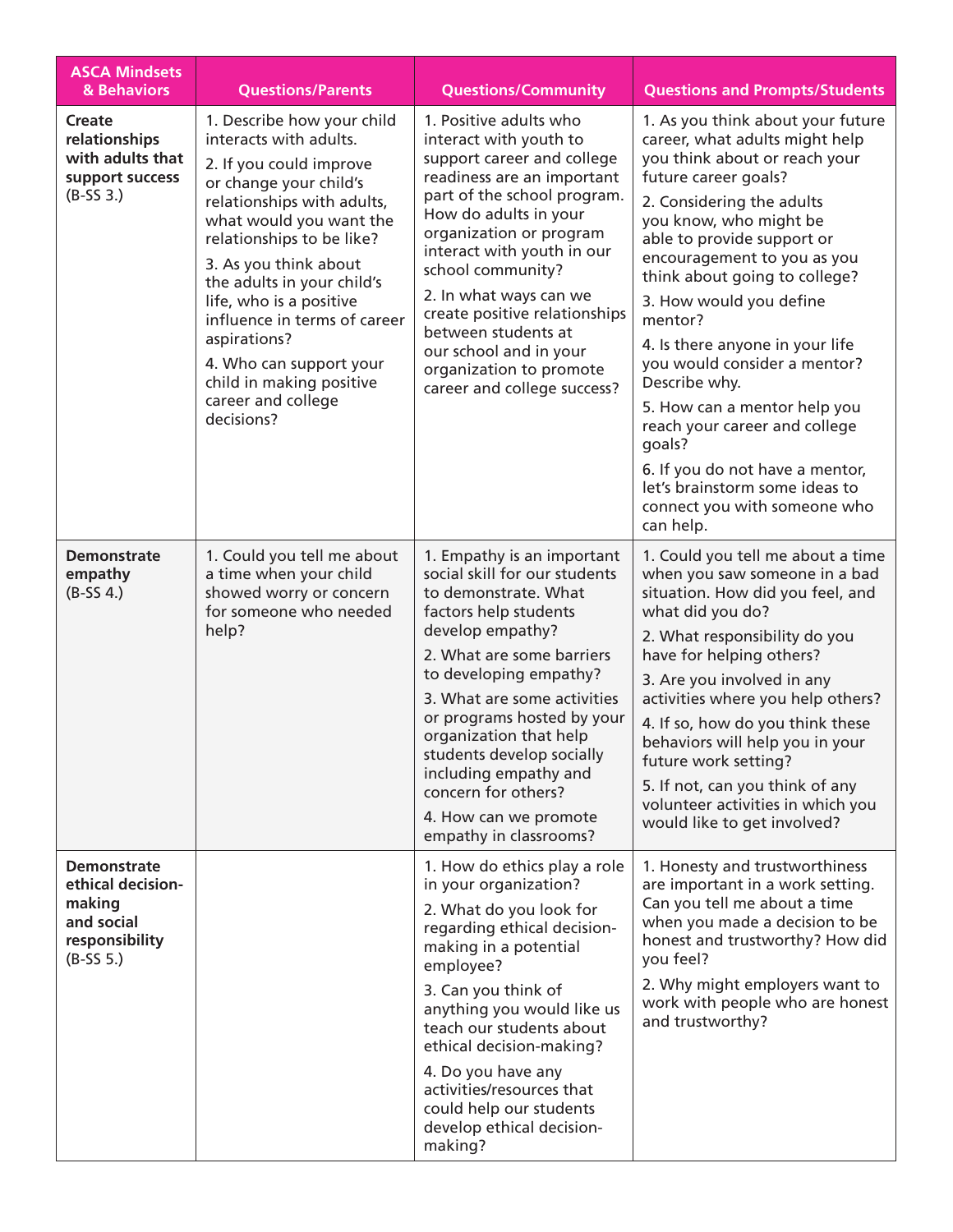| <b>ASCA Mindsets</b><br>& Behaviors                                                                | <b>Questions/Parents</b>                                                                                                                                                                                                                                                                                                                                                                                                                                                                                                               | <b>Questions/Community</b>                                                                                                                                                                                                                                                                                                                                                                                                                                                                                                                                                                                                       | <b>Questions and Prompts/Students</b>                                                                                                                                                                                                                                                                                                                                                                                                                                                                                                                                                                                                                                                                                                                                                                                 |
|----------------------------------------------------------------------------------------------------|----------------------------------------------------------------------------------------------------------------------------------------------------------------------------------------------------------------------------------------------------------------------------------------------------------------------------------------------------------------------------------------------------------------------------------------------------------------------------------------------------------------------------------------|----------------------------------------------------------------------------------------------------------------------------------------------------------------------------------------------------------------------------------------------------------------------------------------------------------------------------------------------------------------------------------------------------------------------------------------------------------------------------------------------------------------------------------------------------------------------------------------------------------------------------------|-----------------------------------------------------------------------------------------------------------------------------------------------------------------------------------------------------------------------------------------------------------------------------------------------------------------------------------------------------------------------------------------------------------------------------------------------------------------------------------------------------------------------------------------------------------------------------------------------------------------------------------------------------------------------------------------------------------------------------------------------------------------------------------------------------------------------|
| <b>Use effective</b><br>collaboration<br>and cooperation<br>skills (B-SS 6.)                       | 1. Could you describe a<br>project or activity your child<br>did (in or out of school)<br>that required collaboration<br>with others?<br>2. What was your child's<br>response to the project?<br>Highlights? Challenges?<br>3. When doing group work,<br>what role does your child<br>tend to take in the group<br>(supportive/task leader)?<br>4. To work well with others<br>as he or she gets older,<br>what types of collaboration<br>or cooperation skills does<br>your child still need to<br>develop?                           | Combine with leadership<br>below.<br>1. Collaboration,<br>leadership, cooperation<br>and an appreciation for<br>diversity are important for<br>helping individuals become<br>productive members of<br>organizations. How does<br>your organization foster<br>these four skills?<br>2. How might we partner<br>together to promote<br>these skills in high school<br>students?<br>3. What types of activities<br>or events might be offered<br>through our partnership to<br>enhance these skill sets?<br>4. How might we better<br>convey to parents the<br>importance of cultural<br>appreciation for their<br>child's success? | 1. What types of group activities<br>do you enjoy doing?<br>2. What makes group work fun/<br>difficult?<br>3. Could you describe a time<br>you learned a lot from a group<br>project?<br>4. Could you describe a time<br>when a group project didn't go<br>well?<br>5. Why might group work be<br>important in your future career?<br>6. Can you give an example of<br>how groups work together in<br>career settings (e.g., construction<br>site, surgical teams, marketing/<br>advertising groups).<br>7. Are there any things you need<br>to do differently when you are<br>working in groups?                                                                                                                                                                                                                     |
| Use leadership<br>and teamwork<br>skills to work<br>effectively in<br>diverse teams<br>$(B-SS 7.)$ | 1. Could you describe a<br>time your child was in the<br>role of leader?<br>2. How did he/she adapt to<br>that role?<br>3. How would you describe<br>the opportunities your<br>child has had to work with<br>individuals from other<br>ethnicities, religions, race<br>groups?<br>4. Given that cultural<br>sensitivity and diversity<br>appreciation are important<br>to many employers, how<br>would you like to see our<br>school work to prepare<br>your child to work with<br>individuals who might be<br>different from him/her? |                                                                                                                                                                                                                                                                                                                                                                                                                                                                                                                                                                                                                                  | 1. Could you describe a time you<br>got to lead a group or team?<br>What was that like?<br>2. If you could be a leader of any<br>type of group, what would it be?<br>3. Many employers are looking<br>for individuals with leadership<br>skills. Why do you think they<br>want leadership skills?<br>4. America is diverse. There are<br>people of many races, religions,<br>ethnicities, and you will likely<br>have the opportunity to work<br>with diverse people. What might<br>you learn from working with<br>people who are different from<br>you?<br>5. What activities have you been<br>involved in where you got to<br>work with people from different,<br>races, religions and ethnicities?<br>6. Can you think of any activities<br>where you could gain even<br>more awareness about different<br>people? |